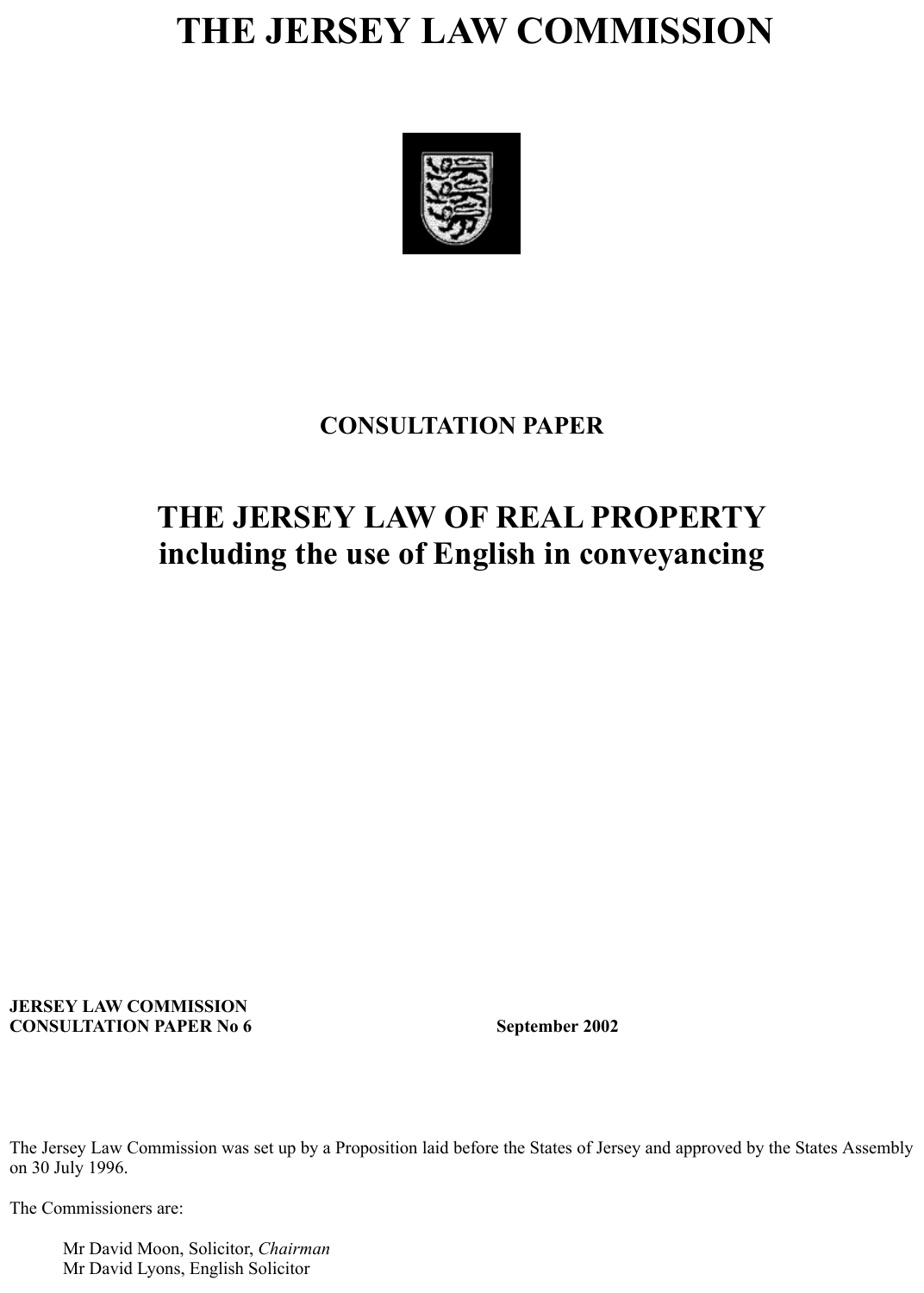Advocate Alan Binnington Mr Clive Chaplin, Solicitor Advocate John Wheeler

The Jersey Law Commission invites comments on this consultation paper before 31<sup>st</sup> January 2003 in writing addressed to:

The Jersey Law Commission PO Box 404 Whiteley Chambers Don Street St Helier JE4 9WG

Fax no: 01534 504444

#### **THE JERSEY LAW COMMISSION**

#### **CONSULTATION PAPER**

#### **THE JERSEY LAW OF REAL PROPERTY including the use of English in conveyancing**

#### **CONTENTS**

Introduction

- A. A mandatory requirement for conveyancing documents to be in the English language
- B. Removal of requirement for contracts to be passed in open court and provision for them to be executed before a prescribed witness and registered in the public registry.
- C. Registration to occur on any day
- D. Formalities and enforcement of transactions in immovable property
- E. Prescription and estoppel
- F. Hypothecation
- G. Succession to Immovables
- H. Rentes
- I. Trusts of Immovable Property in Jersey.
- J. Summary of Recommendations

Schedule 1: Glossary of words Schedule 2A: Draft conveyance Schedule 2B: Explanatory Note of Draft Conveyance Schedule 3: Legislative Amendments Schedule 4: Article from the Jersey Law Review: "The Effect of the Fourniture et Garantie clause in a hereditary contract" by Dr John D. Kelleher.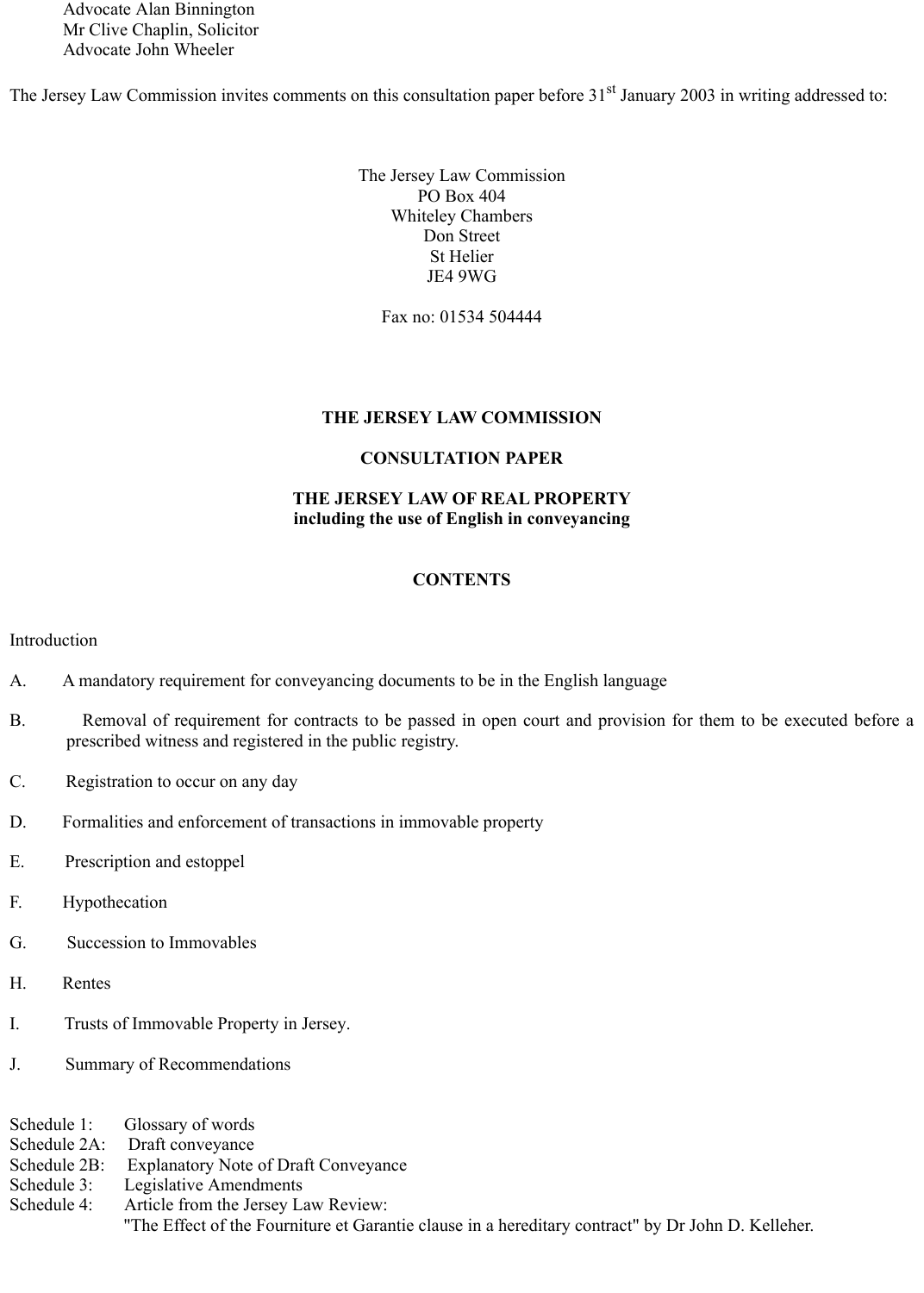#### **CONSULTATION PAPER**

#### **Review of the Jersey Law of Real Property including the use of English in conveyancing**

#### **INTRODUCTION**

In July 1999 a working group comprising D O Moon, J Le C Bisson and C R De J Renouf was established, together with I Le Marquand to conduct preliminary research into the conveyancing systems in operation in Guernsey England and Scotland. As a result of this research, the following short-term recommendations were made:-

- (a) A mandatory requirement for all conveyancing documents to be in the English language;
- (b) The removal of the requirement for contracts to be passed in open court and provision for them to be executed before a prescribed witness and registered in the Public Registry;
- (c) Registration to occur on one specific day each week;
- (d) Only one form of hypothecation by consent to be available secured on specific property/ies. This also to be executed before a prescribed witness and registered in the Judicial Greffe in the Public Registry and cancelled by a similar process. Judgments obtained in contested actions or by default could still continue to be registered as the present judicial hypothec, but "reconnaissance" would no longer be permissible. Transfers of the benefit of the hypothecs to be effected by registration of the transfer with the Judicial Greffe in the Public Registry;
- (e) Title to property, devolved by intestate succession to be registered by the heir claiming title filing an Affidavit within a year and a day of the death of the deceased owner;
- (f) Prescription periods both as to actions in respect of title to property and enforcement of adverse covenants/servitudes to be reduced. Remedies for such actions to be discretionary to the court and after a specified period the award of damages to be the only available remedy for such actions;
- (g) The introduction of the remedy of specific performance in transactions relating to real property where the terms of the transaction are recorded in a written memorandum executed by or on behalf of each party;
- (h) The creation of equitable interest in real property to be permissible where there is evidence in writing in a prescribed form, registered in the Public Registry.

This consultation paper is the result of further research carried out by Advocates H.M. Boléat and W.A.M. Bridgeford into the desirability and practicality of implementing each of the above recommendations in addition to the consideration also put forward at (H) as a recommendation for the abolition of rentes.

## **A. A MANDATORY REQUIREMENT FOR CONVEYANCING DOCUMENTS TO BE IN THE ENGLISH LANGUAGE**

## **Background**

Many years ago, as far back as medieval times, the passing of contracts of real property in Jersey was a parochial event. Each Sunday, following the service at the parish church, a parochial assembly was held (often in the church graveyard) and was attended by all the residents of the parish. All property transactions took place by means of an "*ouïe de paroisse*". Effectively parties to the transaction made a solemn declaration in front of the parish assembly and it was this declaration which bound the parties.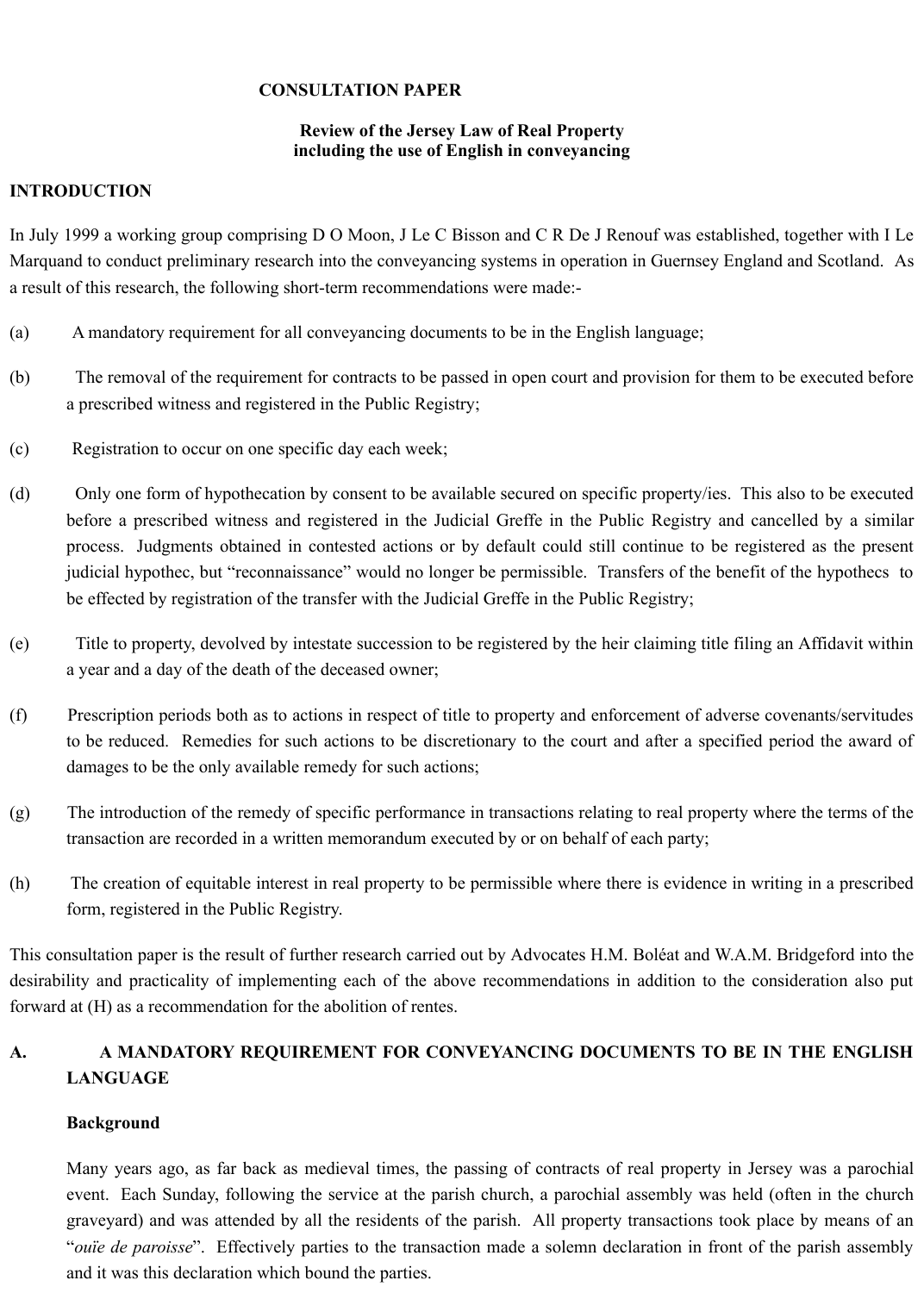Although initially committed to memory, the transactions were, at times, recorded in manuscript which served as an aide memoire. In the 14<sup>th</sup> century however, the practice evolved of drafting a formal contract, the contents of which the parties swore on oath before the Bailiff and certain of the Jurats of the Royal Court. At times this contract merely witnessed what had already taken place at an "*ouïe de paroisse*". On other occasions, the contract was first sworn before the Bailiff and Jurats and later read publicly in the parish cemetery. By the 16<sup>th</sup> century, formal contracts had become commonplace for all types of transactions, and the "*ouïe de paroisse*" subsequently fell into disuse. In 1562 and 1591, attempts were made to introduce a central system of registration for land contracts. However, it was only in 1602, when Sir Walter Raleigh was Governor of Jersey, that the Public Registry was finally established. The passing of the Act of States creating the Registry on 24<sup>th</sup> July 1602 coincided with one of Sir Walter Raleigh's official visits to the Island: the reason for which he is often (albeit erroneously) credited with founding the Registry.

The provisions of the Act of States were reinacted, with modifications, in the Code of 1771, under the heading of Regîstres, and it is this version in the Code, as amended, which now has force of law.

The following summarises (in translation) those provisions of the Code of Laws 1771 which remain in force:-

- (1) all land contracts passed before Court shall be registered according to the Orders of the Commissioners;
- (2) the office of Registrar shall be filled by a competent person who shall take oath before Court and who, if required, shall provide a guarantee;
- (3) all contracts passed before the Bailiff (or his Lieutenant) and two or three Jurats, will be transcribed formally (not in shorthand). Having been signed by the above named, they shall be delivered (within two or three days) to the Registrar, who will record legibly the date in words: the name of the judge and the Jurats, before whom the contract was passed; the name and surname of the contracting parties; the nature and extent of the land sold, leased or exchanged; the situs of the land and the sum of money or rente involved; the formal clauses and conditions if relevant, and the guarantee of the parties. Once registration is completed, an officer shall take the letters/contracts back to court to be approved. The registrar shall deliver the contracts to the parties within two weeks of having received them;
- (4) charges and hypotheques must also be registered if they are to take priority over subsequent charges and/or hypotheques;
- (5) Powers of Attorney and Acts of Court appointing tuteurs must be entered into the Register;
- (6) the Registry shall remain open to the Public;

In relation to (1) above, such rights are now registered in accordance with the Rules of the Royal Court. In relation to (2) the office of Registrar is *ipso facto* filled by a person of competence and no guarantee is ever required. The office holder for the time being does and should continue to take the customary oath. If the recommendations of this consultation paper are adopted, much if not all of (3) would fall away whilst (4) - (6) would be retained.

In accordance with the Code, all contracts relating to land (including leases for more than nine years) were and continue to be, recorded in the Public Registry, as well as all charges and hypothecs on immovables.

Over the centuries, and even in recent years, the essential form of land contracts has undergone very little change. In essence the contract is a record evidencing the appearance of the parties, or their attorneys, before the Bailiff and Jurats to agree and be bound by the terms of the contract. Registration in itself is not a guarantee of title, but purely a public record of the transaction. (A Purchaser is reliant on his lawyers carrying out a title check on the Pride II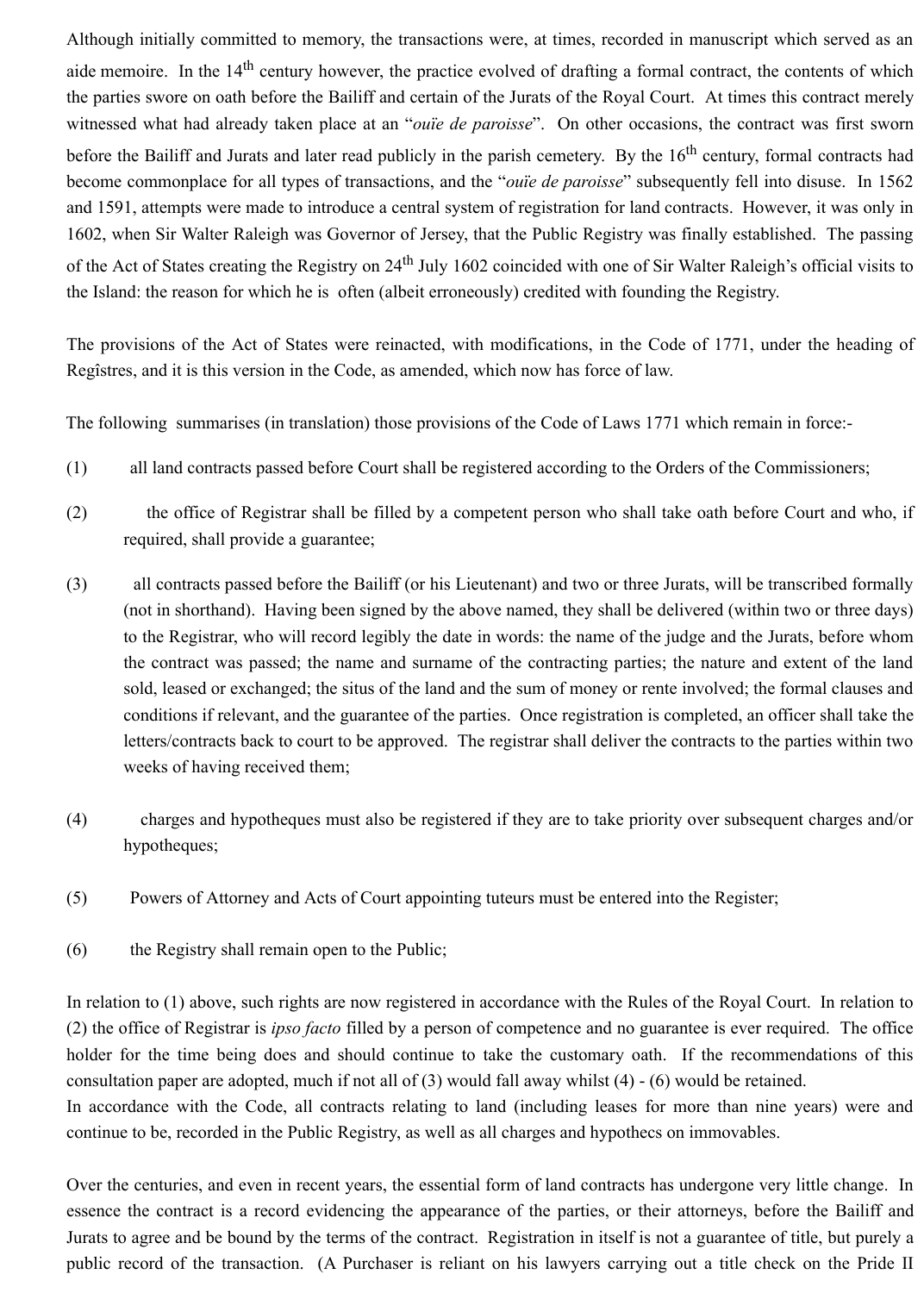system, to satisfy themselves that the Vendor has good title).

The warranty of title to the property conveyed is dependent on the terms of the conveyance. If it is silent then a warranty is implied but the introduction of various provisions and currently the clause known as the "*vices cachées*" clause is intended to negate any such warranty. The question is sufficiently discussed in the article by Dr John D. Kelleher entitled "The effect of the Fourniture et Garantie clause in a hereditary contract" (see Schedule 4). The conclusion is that the position is confused.

#### **Jersey Legal French**

Since the 16<sup>th</sup> Century when formal contracts first became commonplace, Jersey legal French evolved as the language in which contracts were drafted. The language is essentially French with several words or turns of phrases which modern French speakers would regard as somewhat archaic, for example, the use of the word "*nonante*" instead of "*quatre*-*vingt-dix*". Although it is true that land contracts have become increasingly complex in recent years, particularly in relation to the larger scale commercial transactions, the language, as indeed the form of contract, has varied little over the centuries.

Registered Contracts are habitually passed in the French language, leases being the only exception. Interestingly, there is no legal requirement compelling the use of the French language. In an article contained in "Parlers et Traditions Populaires de Normandie" (now Le Viquet) written by Peter Bisson (Easter 1984 Vol. 16 Issue 63), Mr Bisson commented that there had recently been an attempt by the Royal Court to allow contracts to be drafted in the English language, and this at the option of the parties. There had also been an attempt to change the method of passing contract. The Jersey Law Society, however, was vehemently against any such change, but as Mr Bisson points out, those in support of changing to the English language were using the argument that there was already a need to translate into English in brackets, after the French equivalents, any unfamiliar French words. Although this practice continues to this day, it is nothing new. During the reign of Queen Victoria, when a number of new houses were being constructed on the outskirts of St Helier, contracts spoke of:-

Salons (anglicé "drawing rooms") Bosquets d'Arbustes (anglicé "shrubberies") Couronnement de Murs (anglicé "copings")

Those in support of a change today cite the ever decreasing number of the population who speak or read French and the increasing demand from purchasers for translations of their Deed of Purchase. Not all law firms are able to offer translations to their clients and when they do so translations are invariably handed out post completion. Purchasers are entitled to know with clarity the obligations they are entering into well before completion, and they should have at hand a copy of the contract they are about to enter into in a language they understand. Modern contracts, particularly estate contracts, invariably contain numerous and complex clauses where the rights of neighbours of necessity are very precisely defined. Hardly surprising, therefore, that modern day Declarations relating to Flying Freeholds are drafted (save for the preamble) entirely in the English language as indeed are the majority of contract leases.

It is clear that Jersey legal French has evolved as, and remains to a large degree, the dominant language for the drafting of land contracts in Jersey. This is the result of custom and usage, not of any legal requirement. In a society where French, especially legal French, is now the preserve of the few the situation is far from satisfactory. There should be a mandatory requirement for all conveyancing documents to be in the English language. This would require the adoption of a standard form of deed of conveyance and an addition to the Royal Court Rules of a glossary of terms in English equivalent to the technical French terms in current use (see Schedules 1 and 2). Words not included in the glossary would have their usual meaning appropriate to the context. In the case of dispute, the Court would adjudicate.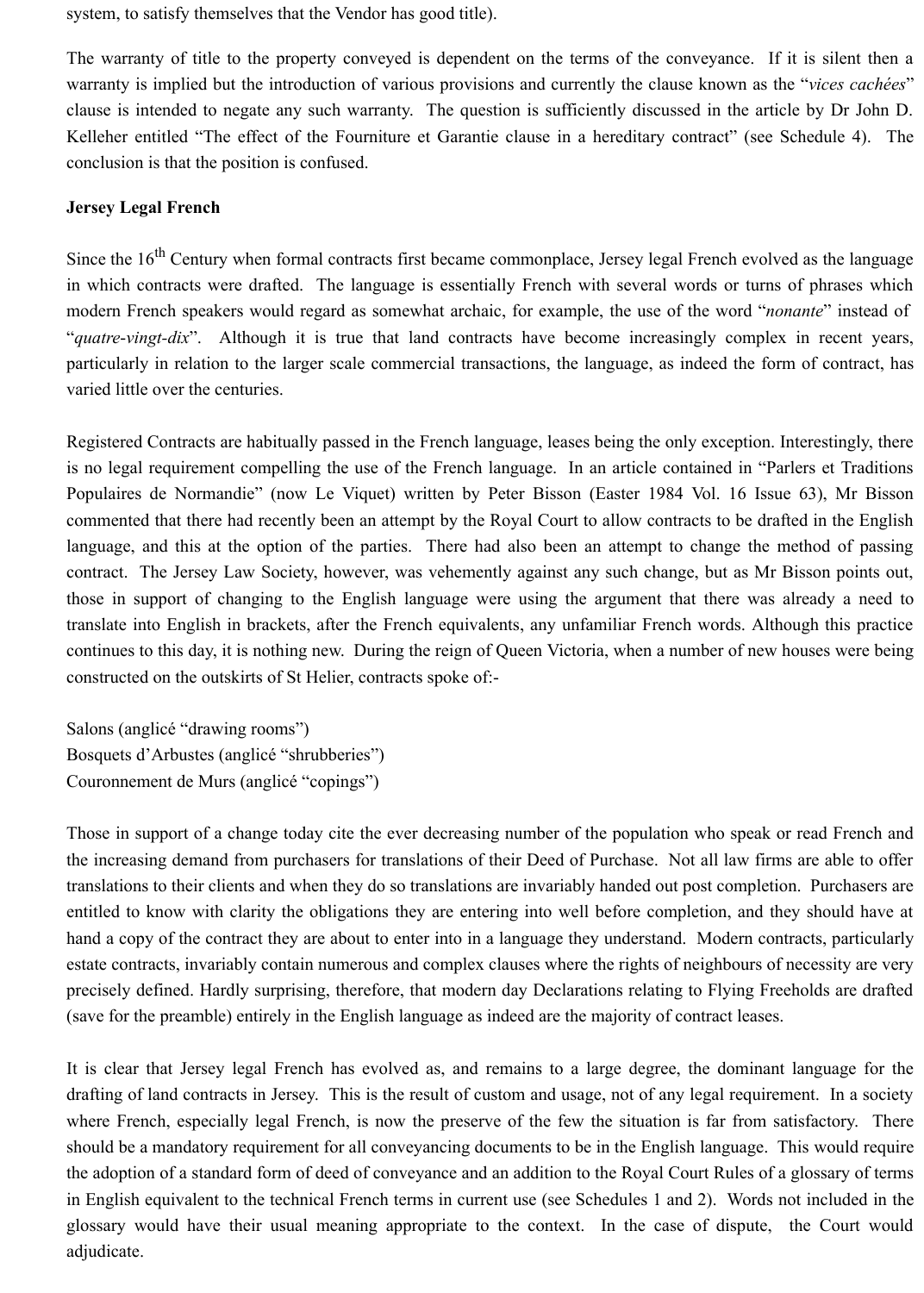## **B. REMOVAL OF REQUIREMENT FOR CONTRACTS TO BE PASSED IN OPEN COURT AND PROVISION FOR THEM TO BE EXECUTED BEFORE A PRESCRIBED WITNESS AND REGISTERED IN THE PUBLIC REGISTRY**

In a recent report dated the 15 February 2001, the Royal Court Consultation Group presented their conclusions as to the workings of the Friday afternoon Court. The question as to whether the passing of contracts before the Court could be carried out in an alternative manner was considered and two proposals put forward:-

- (a) The formation of a separate Court, probably sitting elsewhere in the Royal Court buildings on a Friday afternoon, to be presided over by, for example, a Lieutenant Bailiff and two Jurats. Contracts would be passed before this Court. This would release the Bailiff and the Deputy Bailiff to deal with other matters/cases on a Friday afternoon in the main Court. Consideration could also be given as to whether the Judicial Greffier could be given the power to pass contracts in the presence of one or two Jurats, so that the Lieutenant Bailiffs would not have to be present. A change in substantive law would have to be made in order to effect such a change.
- (b) Passing of contracts could be carried out throughout the Friday afternoon by members of the public attending at Morier House to appear before the Judicial Greffier and one or two Jurats. Contracts could then be passed by some form of exchange or registration system, which would be completed on the Friday afternoon. Such a change would not involve the passing of contracts before open court and would therefore represent a fairly fundamental change.

A third and alternative proposal to that put forward by the Royal Court Consultation Group would be a simple amendment to the Code of Laws for the Island of Jersey 1771 to provide for the prescribed witness to be either a locally qualified Advocate or Solicitor who should administer the oath in the same way as does the Bailiff or Deputy Bailiff. The Advocate or Solicitor acting for the one party would administer the oath and then witness the contract on behalf of his client and forward the partially executed document to the lawyer acting on the other side for counter execution. Finally, the contract would be forwarded to the Greffier for registration.

A fourth proposal, and that recommended by the Commission is the enactment of legislation to provide for all parties to the contract to execute the contract before a prescribed witness either a locally qualified Advocate or Solicitor, who would attest the signatures/the affixing of a company seal, as the case may be, of the parties and once executed by all parties, the prescribed witness would be responsible for filing the contract with the Judicial Greffier for registration.

## **C. REGISTRATION TO OCCUR ON ANY DAY**

There would appear to be no good reason for restricting registration of contract to Fridays. Provided the contract was delivered to the Greffier for registration before, say, 2.30 p.m. (as per the current practice) on any given day, such contract would be deemed to have been registered on that day and the transaction effective on that day. The consideration would exchange hands on that day.

## **Recommendation**

The introduction of a mandatory requirement for all conveyancing to be conducted in the English language, adopting a glossary of terms and a standard form of deed of conveyance to be executed under hand by the parties before a prescribed witness and filed with the Judicial Greffier on any weekday before 2.30pm for registration the same day. The legislative changes required to achieve this are set out in Schedule 3. These changes should be regarded as an interim measure leading to the substantive change from a system of a registry of deeds to a registry of title and electronic conveyancing on which the Commission intend to issue a report and recommendations once current recommendations have been implemented.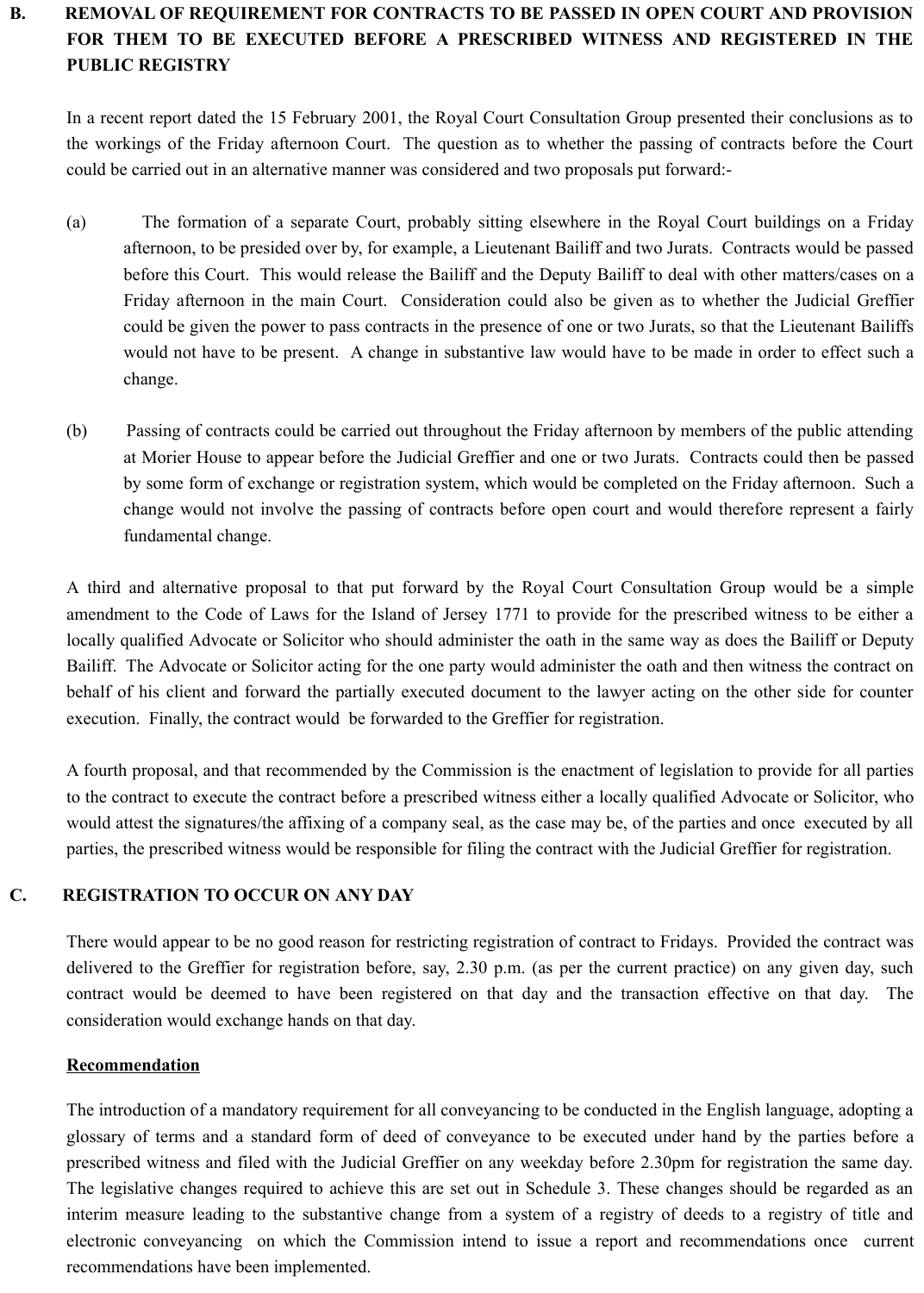#### **D. FORMALITIES AND ENFORCEMENT OF TRANSACTIONS IN IMMOVABLE PROPERTY**

#### 1.1 Promesse à héritage ne vaut

The present law regarding the formalities required for contracts to transact in immovables is marked by an unfortunate degree of uncertainty. From the old case of *Guiton v. Gruchy* (1870) it appeared that the agreement between the parties had to be in writing and, moreover, that such agreement needed to specify the "*penalité*" (that is, a sum of agreed liquidated damages) to be incurred by the refusing party before the court could award damages (though of course it would never order specific performance). This second requirement always sat oddly with the court's general jurisdiction to award damages for breach of contract. In *Basden Hotels Limited v. Dormy Hotels Limited* (1968) the court confirmed that what was required was an agreement in writing; damages could be claimed even though no penalty was stipulated. Nevertheless the practice continues of stipulating agreed liquidated damages in preliminary contracts of sale of immoveable property, even though such damages are often excessive and the court will reduce them in appropriate cases.

In *Romeril v. Davis* (1977) the court refused to treat the plaintiff's published advertisement for sale combined with the defendant's written tender as an enforceable "*accord hérédital*". There was, in the court's view, no intention on the part of the defendant to create legal relations; but the case also appears to be authority that the agreement between the parties must be a single written agreement signed by both of them. By way of contrast, in *Symes v. Couch and JJ Couch Engineers Limited* (1978) the court took the view that the requirement for writing was no more than a rule of evidence, and that the harshness of the customary law, as it had developed in Jersey, could be mitigated by introducing the English equitable doctrine of part performance. In that case an oral agreement which was evidenced in writing and supported by part performance was held to be enforceable and damages were awarded. At the time of the decision in *Symes*, the English doctrine of part performance (though since abolished) could rescue a purely oral agreement which failed to satisfy the then existing requirement of evidence in writing as set out in s. 40 of the Law of Property Act 1925 (which reprised the similar requirements of s. 4 of the Statute of Frauds 1677).

#### 1.2 Defects in the present law

The present law in Jersey suffers from the following defects:

- The case law has left the position uncertain as to whether what is required is a single written agreement, signed by both parties, or written evidence of an agreement; what that agreement should state or include; and whether a purely oral agreement could be rescued by the doctrine of "part performance".
- · Although heralded as "one of the great judicial creations of English law", and often valuable in preventing fraud and mitigating the harshness of formal requirements, the doctrine of "part performance" was regarded by the 1987 English Law Commission as suffering from too many vagaries and uncertainties. It was abolished in England by the Law of Property (Miscellaneous Provisions) Act 1989. This doctrine is still considered part of Jersey law.
	- There are, again, anomalies, or at least differences that require justification in terms of public policy. A contract to sell immovables owned by a property holding company, to sell a "flying freehold" flat, to create a simple conventional hypothec or to grant a "contract" lease would in principle need to be in writing or at least to be evidenced in writing. But a contract to sell a property holding company, a "share transfer flat", to create a judicial hypothec or to grant a "paper" lease is not required to comply with any applicable formalities of writing.
- 1.3 The several options and the reformed scheme in England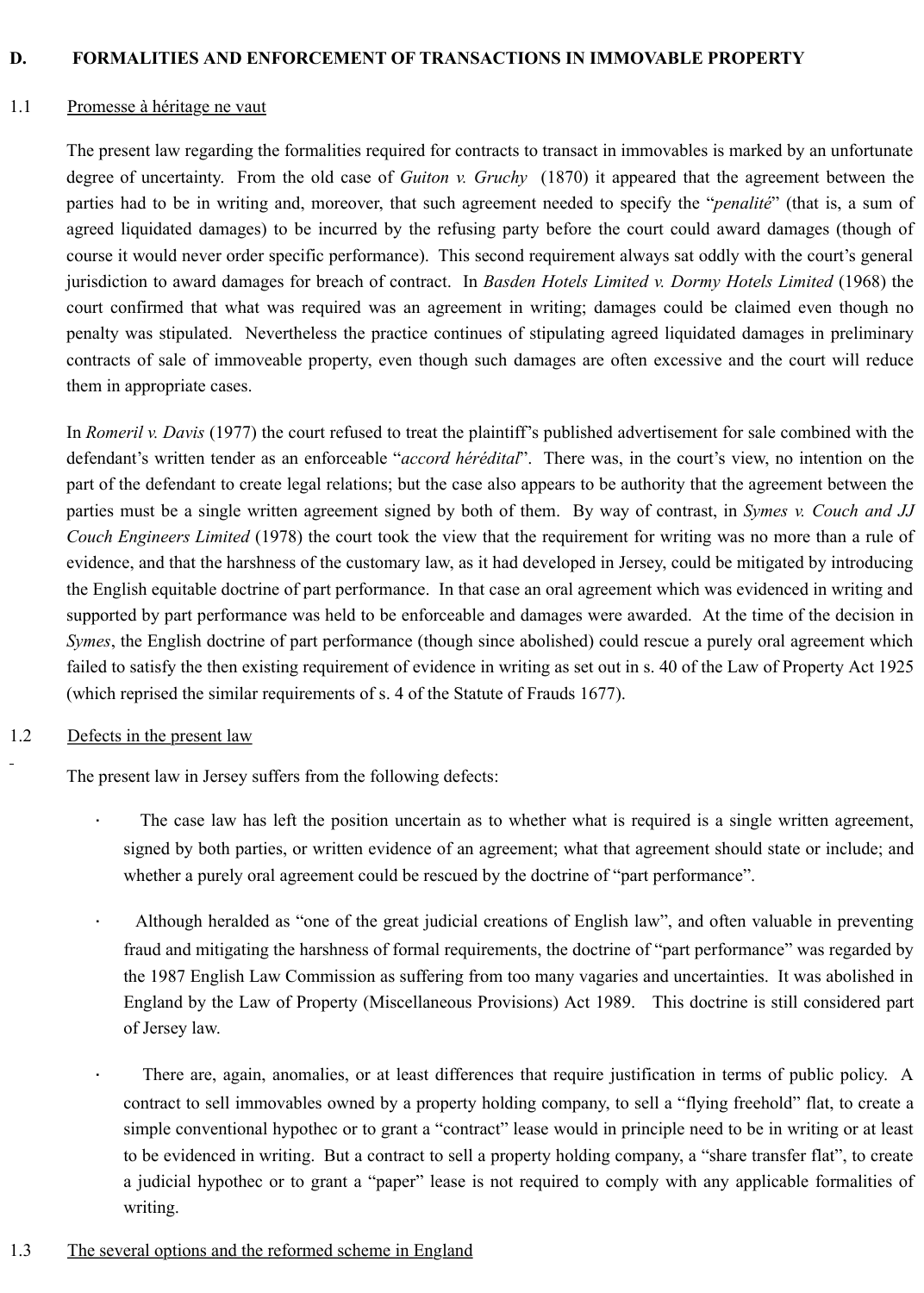In 1987 the English Law Commission published its report on *Formalities for Contracts for Sale etc. of Land*. As a result of the report fundamental changes were made to this area of law in England. The position had been governed by s. 40(1) of the Law of Property Act 1925, which was itself was based on the Statute of Frauds Act 1677. Under the law as it then existed, a contract for the disposition of an interest in land which was not (a) evidenced in writing and (b) signed by the party sought to be made liable was unenforceable (though not void). The English Law Commission subjected the wording of s. 40(1) of the 1925 Act to detailed criticism and found it to be illogical and uncertain in its application. Since it is not proposed that the old s. 40(1) should provide any basis for the new law in Jersey such criticism is irrelevant in the present context. Having surveyed several alternative options, each comprising a differing level of formality, the Commission proposed that a high level of formality should continue to apply for contracts for the disposition of interests in land. It is appropriate to set out the various options reviewed by the English Law Commission both in their working paper and in their subsequent report, and to place those options in a Jersey context.

#### 1.3.1 *To make only minor amendments to existing law*

This option was described as tenable but was ultimately rejected. The defects identified by the Commission in the existing English law suggested that a root and branch reform was needed;

#### 1.3.2 *To remove any special formality for contracts to transact in immovables*

If this approach were adopted, a purely oral contract to carry out a disposition in land would be valid and enforceable, though in practice such contracts would in the vast majority of cases no doubt continue to be made in writing. If anything, such formal requirements only aided the dishonest to escape the terms of bargains which had in truth been concluded. In 1983 in the Canadian province of Manitoba, legislature, acting more boldly than its 1980 Law Commission had recommended, abolished any requirement for writing for contracts to transact in land. The "onslaught of litigation" which the Manitoban Commission had feared might result from such a reform does not appear to have occurred. The abolition of any formality for contracts to transact in land is therefore an option that should be given full consideration in Jersey.

The 1987 English Law Commission, in considering this option, surveyed the law in seventeen other jurisdictions. It was found that that there was "an overwhelming trend towards formalities for such contracts". Though there are of course many items of movable property that might be of greater value than a small piece of land, in practice the single most valuable legal transaction that most people make in their lives will be the purchase or sale of land. There is thus a widespread tendency to treat land with greater formality than other types of property. In common law jurisdictions, the requirement for written evidence generally derives from the Statute of Frauds Act 1677; in most of these jurisdictions the formal requirements have been tempered by the doctrine of part performance. In the USA, where the Statute of Frauds provided the basis of the law, written formality likewise applies. The Restatement of the Law of Contract, however, contains a doctrine of equitable relief having similar effect to part performance. In the hybrid jurisdictions of Scotland and South Africa, non-compliance with the relevant requirement of writing makes the contract void, as in Jersey, and not merely unenforceable, as under the Statute of Frauds. Jersey has received the doctrine of part performance, but the strict requirements of form applying in these other hybrid jurisdictions have been tempered by doctrines of *rei interventus*, homologation and unjust enrichment. In civil law jurisdictions, preliminary contracts for the sale of land generally have to comply with specific formalities, on pain of nullity. In theory, the modern French legal system stands out as an exception from the rest of the civil law countries on account of its lack of formality. Contracts pertaining to land are not governed by any special rules, but under the general principles of contract law set out in Part 6 of the Civil Code, and may thus be entered into purely orally. In practice, written evidence has important probative value and some form of writing is necessary if the contract is to be registered so as to be enforceable against third parties.

The conclusion adopted by the English Law Commission was that contracts to transact in land should continue to be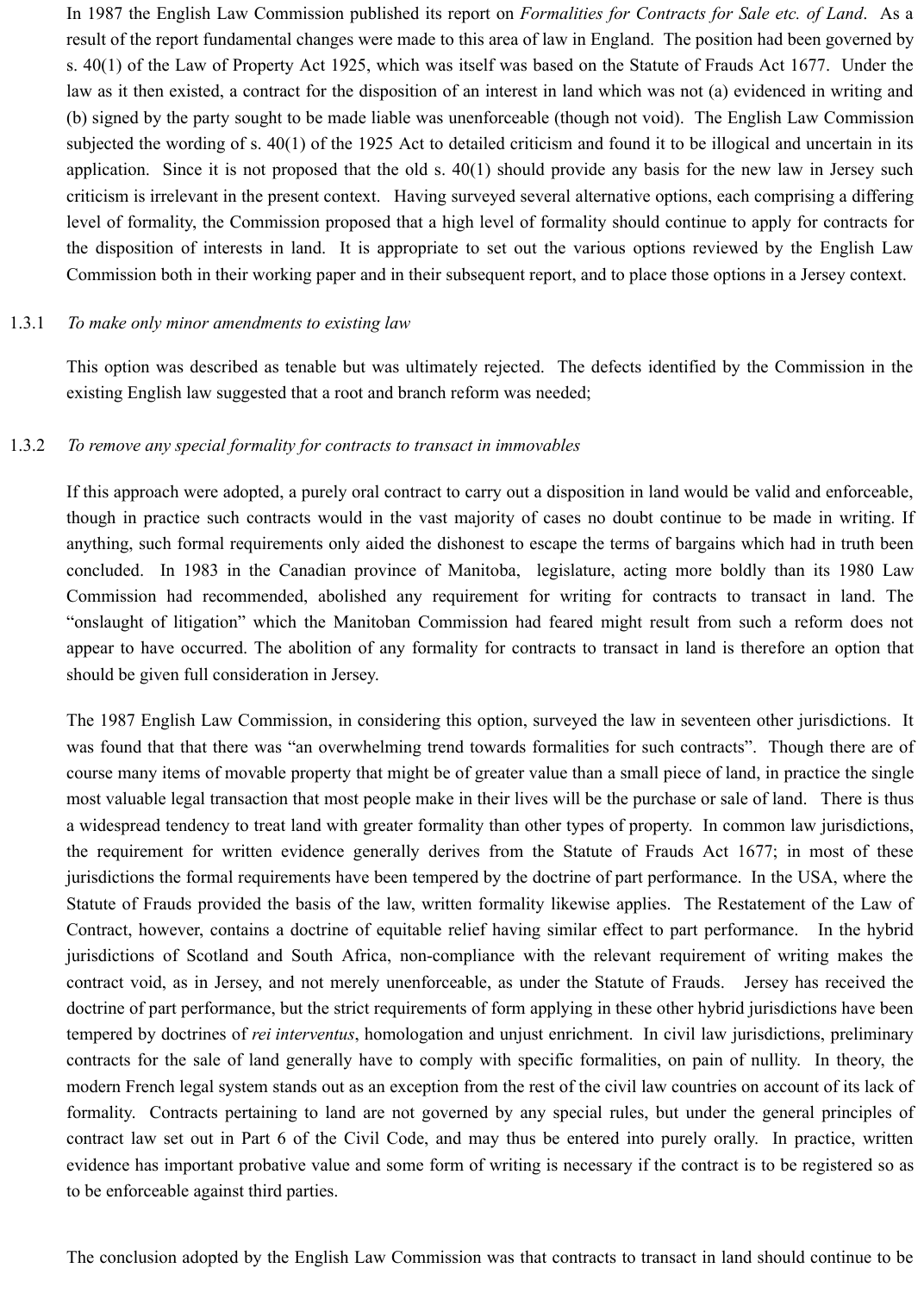treated with greater formality than generally applies to other types of contract. In Jersey, where land transactions have to date been dealt with under a regime of rather extreme formality, there is an additional argument which tends to the same conclusion.

#### 1.3.3 *Prescribed forms*

Another option considered in the English Law Commission's consultative paper was the introduction of prescribed forms for contracts to transact in land. This option had the advantage that it would be completely clear whether a contract had been entered into; a warning advising that legal advice be taken and certain standard conditions of sale could also be incorporated. In the subsequent feedback, there was some support for this proposal, at least as regards domestic conveyancing. But difficulties were envisaged in devising a form suitable for all types of transaction. It was also considered that, despite warnings, an "official" form may in fact lull the unwary into a false sense of security and so discourage the seeking of legal advice. In view of these difficulties, and the general lack of consensus, the introduction of prescribed forms was not in the event recommended by the English Law Commission.

#### 1.3.4 *Cooling off periods*

By analogy with UK consumer protection legislation, the English Law Commission also canvassed the idea that there should be a statutory cooling off period after a contract for a transaction in land had been entered into, during which parties would be free to withdraw. In the final report the view was taken that "cooling off" periods would only add delay and complication to the conveyancing process. It had also not been established that there was truly a need for "consumer protection" in this area. The proposal for "cooling off" periods was therefore rejected.

#### 1.3.5 *Written contract signed by both parties, on pain of nullity*

This was the preferred option of the English Law Commission and its proposals were duly enacted as s. 2 of the Law of Property Act (Miscellaneous Provisions) Law 1989. The main features of the new law are summarised in the following paragraph.

The agreement itself now had to be in writing, not merely evidenced in writing, as was the case under s. 40 of the Law of Property Act 1925. Under the 1989 Act the absence of a written agreement makes the agreement void, not merely unenforceable as it had been; the effect of this was that the doctrine of part performance was by necessary implication abolished. In accordance with the Commission's views, but subject to the exceptions mentioned below, the new formalities applied to all contracts for the disposition of interests in land, including contracts for leases, mortgages and options to purchase. Whilst in the working paper the Commission had expressed a preference for restricting the requirement of writing to the "main" terms of the agreement, it was decided in the final report that simplicity and certainty required that all the terms of the contract should be in writing. Thus the resulting legislation required that all the express terms of the contract to be in writing. If Jersey were to adopt the former approach, the "main" terms required to be in writing would need to be defined (compare Article 3 of the Security Interests (Jersey) Law 1983).

Pursuant to the recommendations of the English Law Commission, certain exceptions were made to the requirement for a written agreement which would be appropriate to Jersey, namely:

*Short Term Leases*. Such leases could be granted orally and the Commission had considered that it would be illogical to require a contract to grant such a lease to be in writing. A parallel line of reasoning would exclude contracts for the grant of "paper" leases in Jersey (leases for nine years or less) since such leases may also be granted purely orally.

*Sales of land made in public auctions*. It was convenient for such contracts to be concluded orally under the fall of the hammer. This will presumably also be the case in Jersey, in those rare instances where immovable property is sold at auction.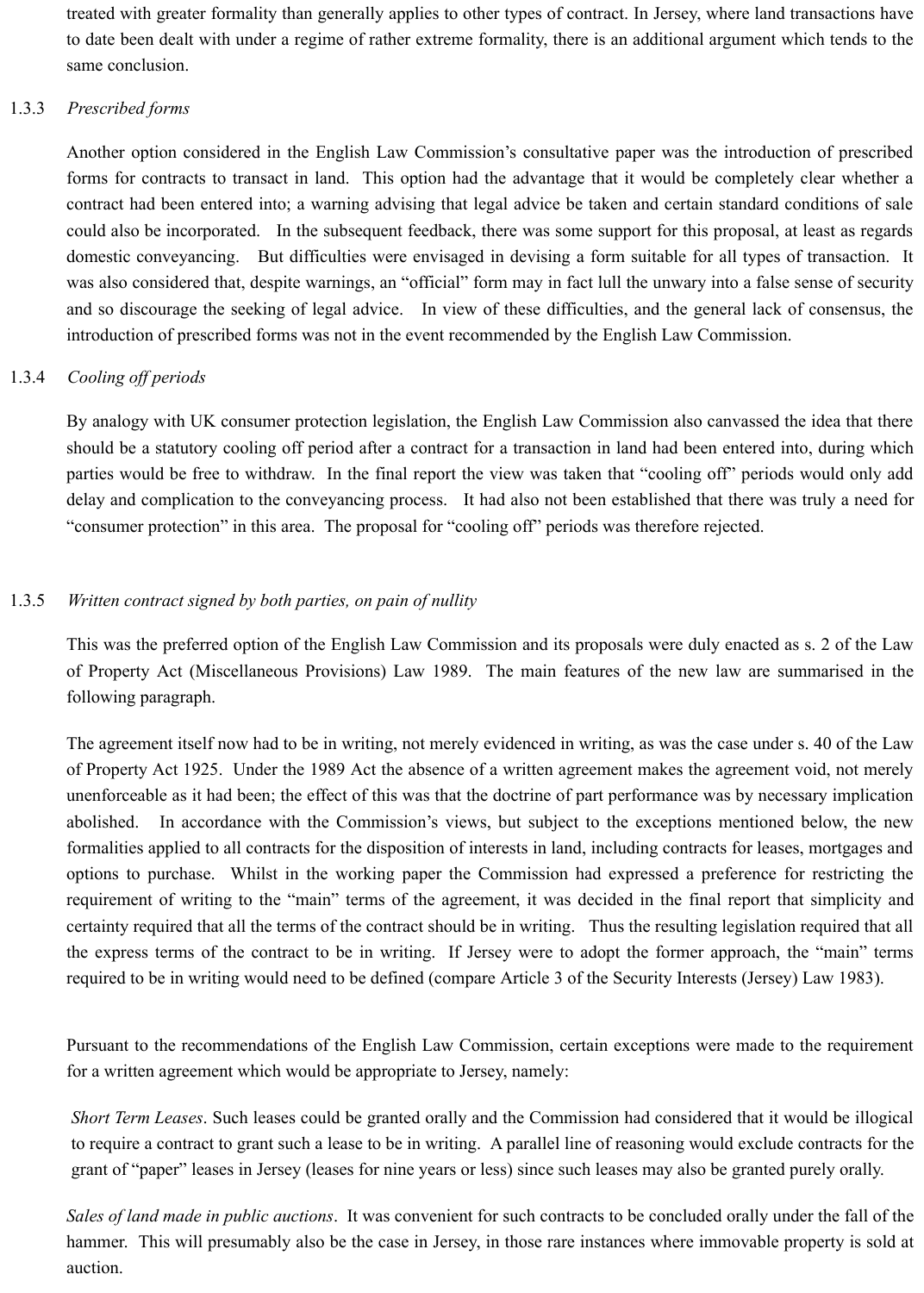#### 1.4 The present position in England if formalities are not observed

 The English Law Commission recognised that, despite the advantage of certainty that written formality brings, there will be cases where justice will be denied if the strict requirements of the law are applied without exception. The doctrine of part performance had fulfilled this function, but the Commission recommended its abolition. Instead there are various alternative techniques that can be used by the courts in England.

· *Constructive trusts*. Section 2(5) of the 1989 Act contains an express reservation concerning the creation and operation of resulting, implied and constructive trusts. Constructive trusts are recognised in Jersey law by Article 29 of the trusts (Jersey) Law 1984 and judgments of the Royal Court ( see section J where these are discussed).

*Estoppel*. The Law Commission considered proprietary estoppel to be a particularly useful technique for avoiding injustice in difficult cases. For a brief description of proprietary estoppel, see p. 27 below. As traditionally understood, it appears that proprietary estoppel would be of assistance to a disappointed purchaser, not a vendor. What was considered particularly advantageous by the Commission was the fact that proprietary estoppel allows the court to apply a flexible remedy, depending on the circumstances. Although the Commission clearly thought proprietary estoppel a useful technique for avoiding injustice, the 1989 Act contained no express saving provision for proprietary estoppel. In *Yaxley v. Gotts* (2000) the opportunity came for the English Court of Appeal to consider whether proprietary estoppel could indeed still be used to provide a remedy notwithstanding non-compliance with the statutory formalities laid down in the 1989 Act. It was held that the doctrine of proprietary estoppel had indeed survived the 1989 Act, and that in many cases the same set of facts could equally give rise to claim of proprietary estoppel as for a constructive trust. It has, however, been pointed out that there are nevertheless important differences between proprietary estoppel and constructive trusts, which will potentially affect the nature of the remedy given and the intervening rights of any third party. In Jersey, recent judgments of the Royal Court indicate that a claim for proprietary estoppel will be available: *Maçon v Quérée* (2001) as also will a constructive trust be recognised ( *Murphey v Thomas* (2001) and *In the matter of the Esteem Settlement and the Number 52 Trust* (2002). Even so, the availability of proprietary estoppel alone will be of considerable importance to the Jersey courts in seeking to achieve an equitable result (assuming written formality will continue in principle to be required); and its usefulness will certainly be increased if the further express powers outlined on p.25 below are also made available.

*Rectification*. The English Law Commission, having proposed that *all* the terms of the agreement should be in writing, noted that, in appropriate circumstances, the equitable doctrine of rectification could also operate to save a contract where not all of the pertinent terms had been rendered in writing or where one or more of them had been wrongly recorded. In order for the doctrine of rectification to apply there does not need to be a prior enforceable contract; it is sufficient that there is a prior agreement or a continuing common intention to contract, together with convincing proof that the written document does not adequately represent the terms of the agreement. In Jersey the courts have most often applied the doctrine of rectification in relation to trusts, but it is no doubt available in other contexts. An order of rectification is of retrospective effect.

· *Collateral Contracts.* The English Law Commission also took the view that where some term had not been incorporated into the written contract the contract could be saved by construing the omitted term as part of a collateral contract which, not itself being a contract for the disposal of an interest in land, would be enforceable separately. Unfortunately there are two conflicting decisions of the Court of Appeal on this concept which leads us to believe that it should be avoided.

#### 1.5 Conclusion.

It is proposed that two very different options stand out above the rest and in particular option 1.3.5 which the Law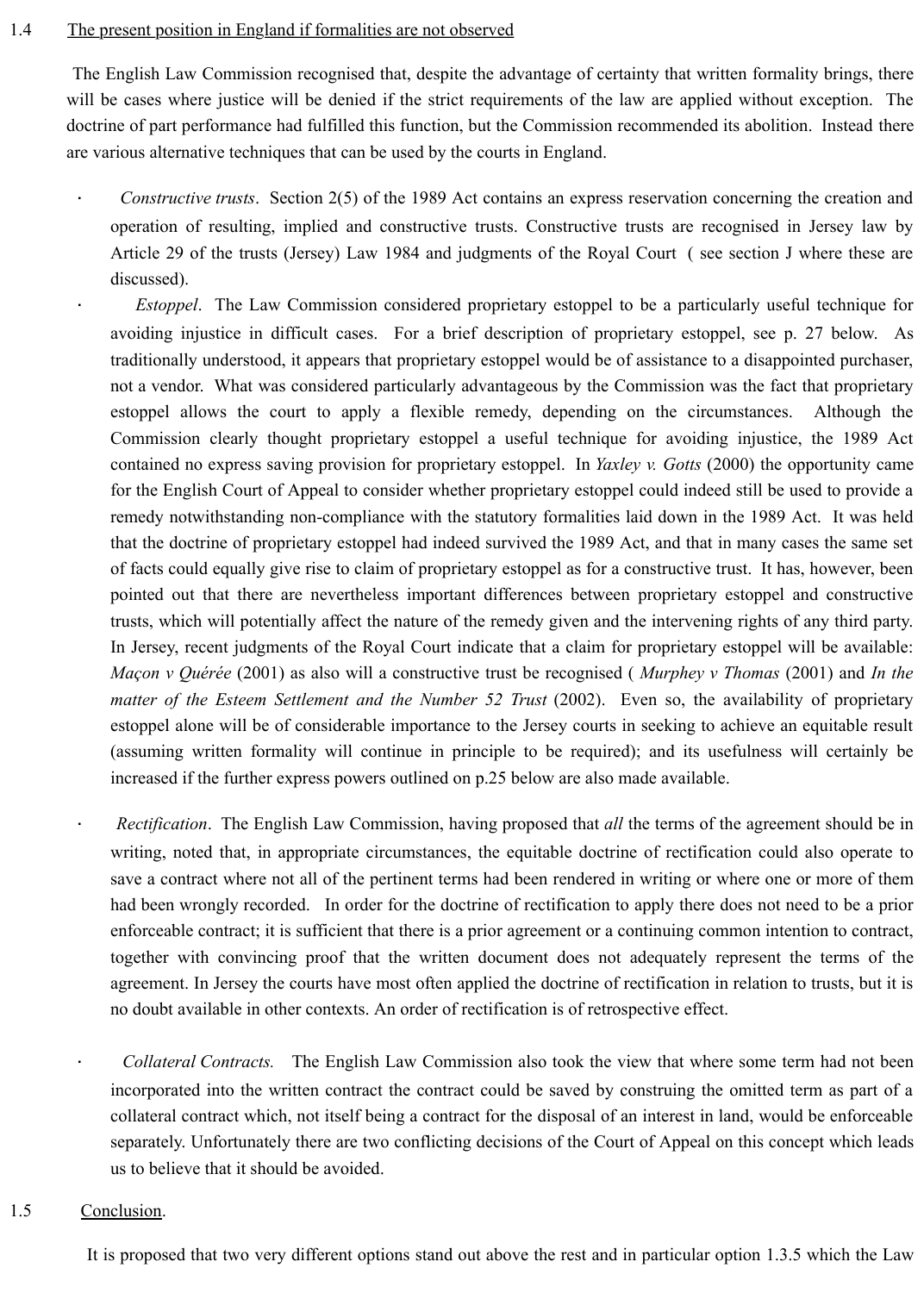Commission would recommend.

· *Option 1.3.5: written agreement*. The first would be to adopt a similar approach to that adopted in s. 2 of the Law of Property (Miscellaneous Provisions) Act 1989, that is, to require an agreement in writing between the parties, except in certain specified exceptional circumstances. This would not be radically different from existing Jersey law since the law at present also requires some written formality in order for an agreement to transact in immovables to be valid. In view of the abolition of the uncertain doctrine of part performance in England, and the availability of alternative equitable remedies it seems right also to abolish part performance in Jersey. It is recommended that to avoid the uncertainties of litigation which have arisen in England pursuant to the 1989 legislation that the Jersey legislation should prescribe that an agreement relating to a transaction in immovable property to be enforceable should contain prescribed essential terms in writing such as those required by the Security Interests (Jersey) Law, 1983 and be signed by both parties in the presence of independent witnesses. The term "transaction in immovable property" could be extended to include shares in companies owning immovable property putting share transfer flats on the same footing.

*Option 1.3.2: no formality*. The option has the considerable advantage of avoiding the technical drafting difficulties and also the vagaries of equitable doctrines which undermine the supposed certainty of statutory formality. It also has the advantage of automatically bringing immovable property into line with the quasiimmovables such as share transfer flats: none would require written formality. The question would simply be whether the evidence established, on the balance of probability, that a valid contract had been concluded under the laws of Jersey, whether written or oral. In practice, agreements would no doubt continue to be put in writing. The doctrine of part performance would fall away.

1.6 On a practical level it is also for consideration as to whether the Island should adopt a suggestion made from a recent study in the United Kingdom, whereby a Vendor would be required to provide a pack of copy documents of title, local authority searches, planning /housing/agricultural consents, draft contracts and other relevant documents when the property is put up for sale to potential buyers.

#### **Recommendation**

The Commission recommends that legislation be enacted to require a written agreement for transactions in immovables as discussed in paragraph 1.5 ie. option 1.3.5, a written contract signed by both parties, on pain of nullity.

## THE FORMALITIES AND ENFORCEMENT OF TRANSACTIONS OF IMMOVABLE PROPERTY 2. *The non-availability of specific performance – "promesse à héritage ne vaut"*

2.1 The present law

It is well established that the remedy of specific performance is not available in cases of breach of an agreement to sell Jersey immovable property or indeed to carry out any other transaction in immovable property which requires for its completion the passing of a contract before court. This is a consequence of the application of the maxim "*promesse à héritage ne vaut"* discussed above. An agreement for a transaction in immovable property is regarded as enforceable if it is in writing and includes a promise for the payment of a specified sum by way of liquidated damages for nonperformance by a defaulting party. In such a case, the court is able to award damages in favour of the innocent party. But it cannot order specific performance other than as an alternative to the payment of liquidated damages. In other types of case involving movables as opposed to immovables, the court has an undoubted discretionary jurisdiction to grant specific performance wherever damages would be an inadequate remedy.

The reason most often stated for non-availability of specific performance in relation to immovables is that the court will not order an unwilling party to take the oath in court which is, at present, a necessary part of the process of conveyancing.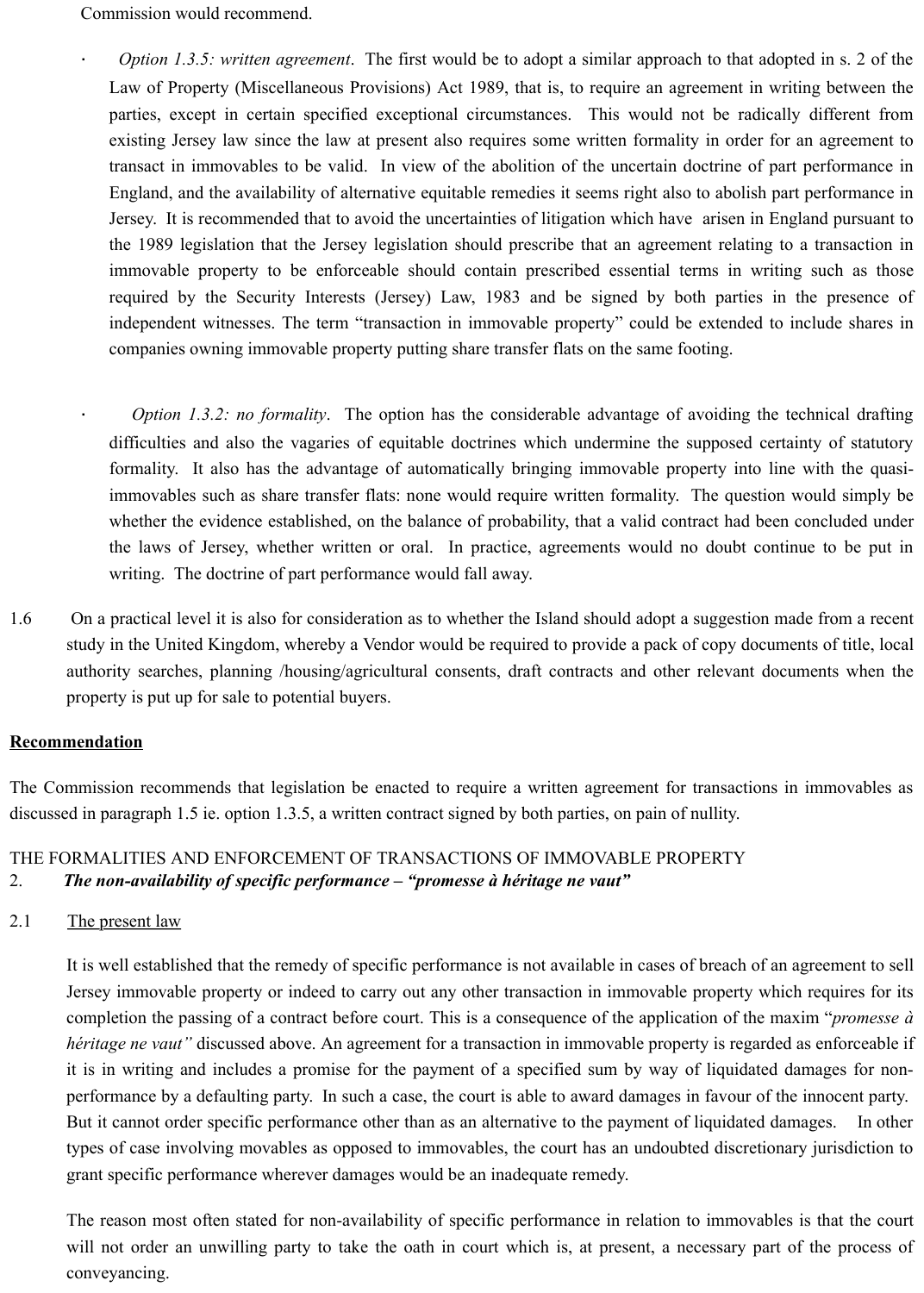The "oath explanation" was, notably, relied upon by the Court of Appeal in *Taylor v. Fitzpatrick* (1979) and it appears to be generally accepted as the explanation of the maxim. However, alternative explanations have from time to time been proposed. Thus it has been suggested that the maxim is a consequence of the principle of "*la conservation du bien foncier dans la famille*" or that a person cannot be compelled to pass contract because the obligation is one "*quae non est dando sed in faciendo*".

The principle already has a number of established exceptions. By statute, pursuant to Article 35 of the Matrimonial Causes (Jersey) Law, 1949 the court may authorise any person (such as the Viscount) to inter alia pass contract on behalf of a recalcitrant party, in cases where the court has made an order for the transfer of property under that Law. But it is not the only statute that has made inroads. In *Ritson v. Slous* (1973) it was held that the right of a co-owner of Jersey immovable property to enforce the sale of the property by auction to terminate the co-ownership was incontestable. In default of a contract being passed, the court ordered that the Deputy Viscount could carry out the oath-containing conveyance on behalf of the recalcitrant party. In *Lane v. Lane* (1985) it was held that, as a matter of comity between courts, the court could make a similar order so as to give effect to an order of the English High Court. Thus the jurisprudence of the Island appears to regard it as acceptable in some cases for an official of the court to be appointed in order to take the oath on behalf of a recalcitrant party. That being so, it may justly be asked why such a device is not appropriate in all cases where justice so requires.

## 2.2 Defects in the present law

The present law is open to a number of objections:

- It makes the litigant's remedy dictated by an aspect of procedure rather than the needs of justice.
- It precludes one of the most significant remedies of the court.
- · It gives rise to anomalies. Thus, specific performance would in principle be available to enforce an agreement to sell a property holding company, to sell a "share transfer" flat, to create a judicial hypothec or to grant a "paper" lease (one of nine years or less). But it would not be available in the case of an agreement to sell the underlying immovables owned by a holding company, to sell a "flying freehold" flat, to create a simple conventional hypothec or to grant a "contract" lease as regards the portion of the term that exceeds nine years. In the present context, the only material difference between the two sets of cases is procedural: in the latter, but not in the former, a contract must be passed under oath before court. There appears to be no valid reason of policy why the available remedies should be differentiated.
	- The Jersey position contrasts starkly with English law. In England specific performance is almost invariably awarded in actions enforcing contracts for the sale or other dispositions in land. The English courts take the view that a specific item of landed property will have a unique significance to the would-be purchaser, lessee or licencee. Damages are thus unlikely to be an adequate remedy. This view appears to be generally reasonable, although it is submitted that each case should properly be treated on its merits. Where it is a purchaser who is in breach, it might be thought that the vendor would generally be adequately compensated by an award of damages, especially if the land is readily marketable. Yet in pursuance of the doctrine that equitable remedies should be mutual, the English courts also tend to grant specific performance to an innocent vendor as well as a purchaser.

## 2.3 Reform of the present law

Notwithstanding such objections and criticism, the principle that "*promesse à héritage ne vaut*" is so well established that a legislative amendment is necessary.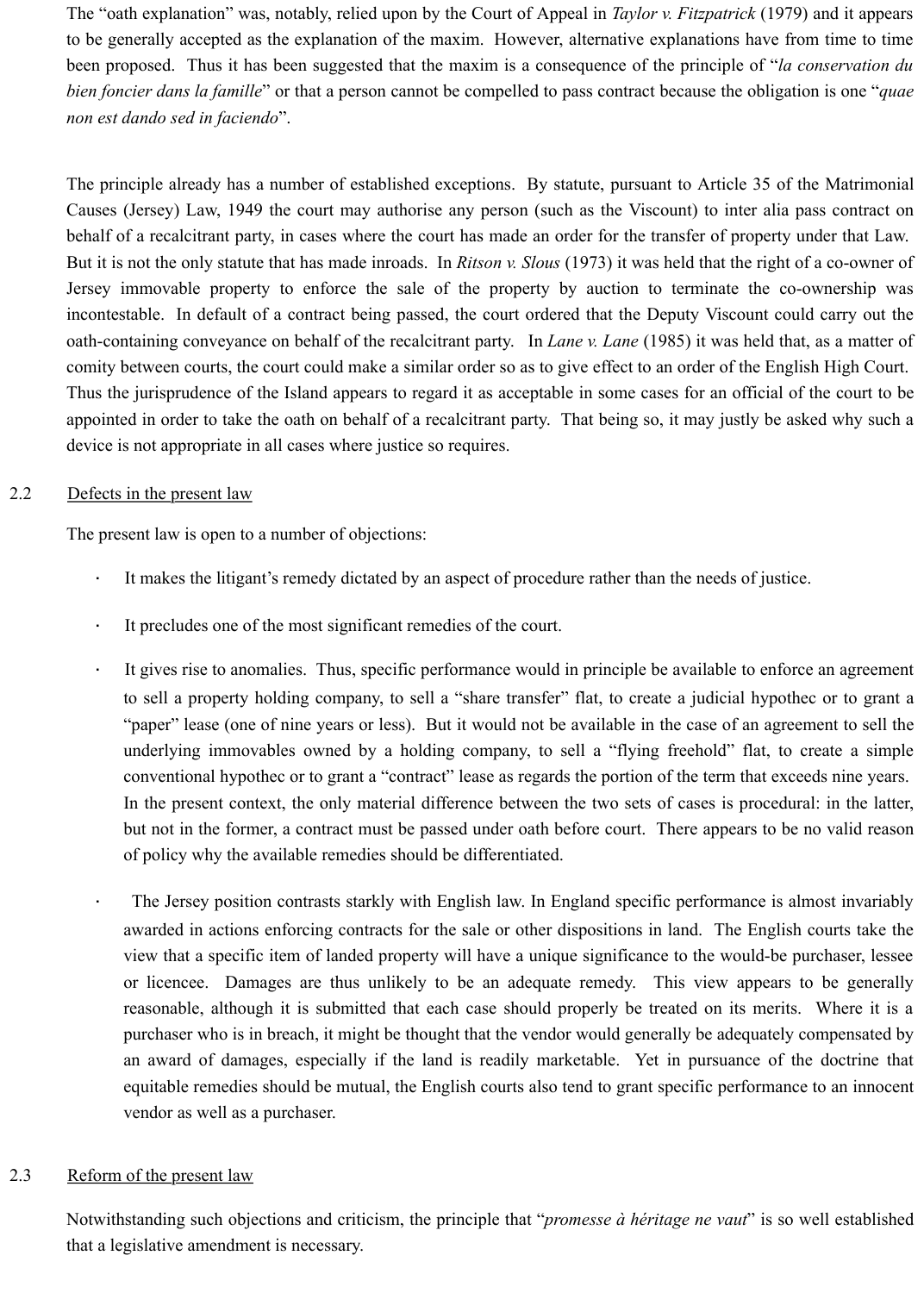In the context of the Commission's recommendation (see p.6 above), of an overall reform of Jersey conveyancing, which would dispense with the element of an oath, it may well be that the obstacle to specific performance would fall away. Thus in the absence of the need for an oath, it may well be that no express legislative provision permitting orders for specific performance is necessary. Nevertheless, although reasonably clear, the rationale behind the maxim is not wholly free from uncertainty, and it seems advisable for the reforming legislation to make express provision. The remedy of specific performance would, in fact, be one amongst several new powers of the court which are needed (see p.25 below).

It is not proposed that the legislation should specify how such powers are to be exercised; the legislation would only state that the court could exercise these powers whenever it considered just to do so. It is generally considered that the remedy of specific performance in Jersey is a discretionary power. Thus the court can be guided by way of persuasive authority and by relevant case law in other jurisdictions. The effect of this will be to allow the court to use the remedy of specific performance flexibly, being guided by case law, but with the overall aim of doing justice between the parties. Rigidity can be avoided. There may well be cases where overriding features make an order of specific performance inappropriate, and damages the better remedy, even if at first glance damages appeared to be inadequate. This might be the case, for example, when the terms of the contract are ambiguous and understood differently by the parties, where the successful party has acted unfairly or where the completion of the conveyance would cause undue hardship, and in other cases where the court would exercise its discretion to refuse specific performance. The court's power to grant specific performance would be sufficiently flexible to cater for such difficult cases. The amending legislation could also make provision for further court orders (if necessary) whose exact content would depend upon the precise requirements of the new conveyancing procedure.

The amended law would expressly enable the court to grant specific performance and to appoint, if need be, a named person (such as the Viscount) to execute contract on behalf of a recalcitrant party, at that party's cost.

#### 2.4 Trusts of land and specific performance

In this context it is also worth mentioning that, under English law, as soon as a specifically enforceable contract for the sale of land is made, the purchaser becomes the owner of the land in equity; the vendor is a constructive trustee for the purchaser, subject to the terms of the contract between them. It is unclear whether this trust is to be classified as an implied trust or a constructive trust. As Jersey law appears already to recognise implied and constructive trusts of land (see p.32), there will be argument that beneficial title transfers as soon as a specifically enforceable agreement for sale comes into existence. This would be beneficial as a deterrent to the practice of gazumping. Any legislation should make this clear and perhaps include a facility for the registration of an interest under agreement of sale in the Public Registry to put others on notice of the position.

#### **E. PRESCRIPTION AND ESTOPPEL**

Prescription is the gaining of a right or title by lapse of time. It is either (a) negative, so called because the title or right given thereby arose originally from the real owner being barred from his remedy to recover the land or enforce the right in question or (b) positive from immemorial or long usage.

Prescription is relevant to two fundamental rules of Jersey real property law. The first rule which emanates from the customary law is the forty year rule known as "possession quadraginaire" and is restated in the Code of 1771 as follows:

"Les personnes qui ont possedé un immeuble paisiblement, et sans interruption, quarante ans, ou au-delà, ne pourront être inquiètés, ni molesté à l'égard de la propriété dans la chose possedée, la possession quadraginiare donnant un droit parfait, et incontrovertible, selon l'ancienne Coutume de l'Isle, excepté en matière de servitude, laquelle ne peut s'acquerir par la préscription, fut-elle Centenaire: mais dont on peut se liberer, ou acquérir la liberté par la préscription, c'est-à-dire, lorsque la servitude n'a point été exercée par quarante ans continuels."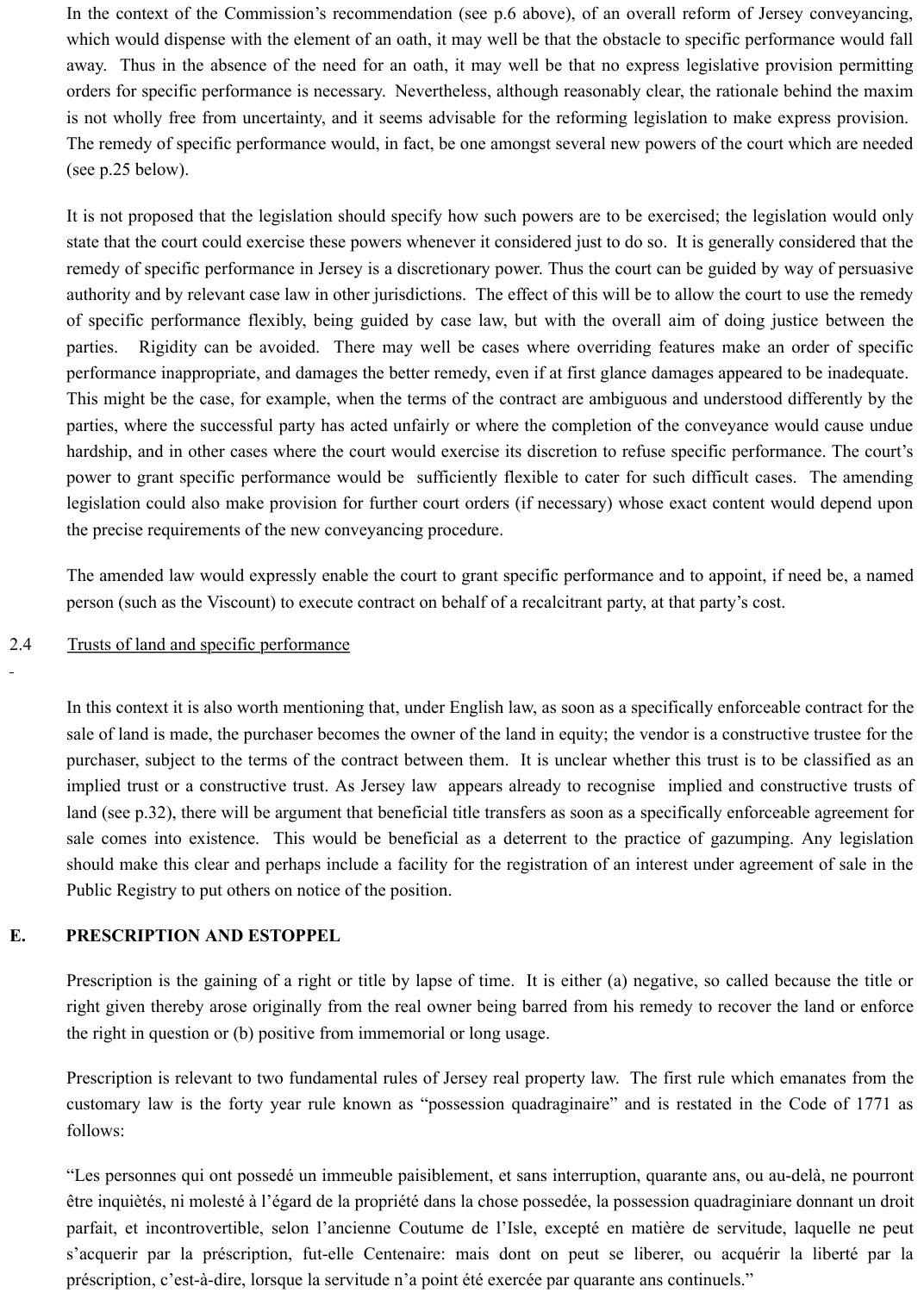This rule has to be considered in conjunction with the second rule of the customary law enshrined in the maxim "nulle servitude sans titre".

The effect of those two rules is that a person can (a) acquire title to real property and (b) lose the right to use or enforce an easement or restrictive covenant (both being "servitudes") if in the case of (a) the person has had uninterrupted peaceful possession of the property for forty years and in the case of (b) by the non usage or enforcement of the servitude for forty years but a person cannot acquire a right by way of servitude by usage of forty years or longer.

The application of those rules was considered at length by the Royal Court in the case of *Felard Investments Limited and The Trustees of the Church of Our Lady, Queen of the Universe (1979)* (*Felard No 2 1979*) which related to the infringement of a building restriction. The Court held that a servitude could only be created by deed passed before the Royal Court and that there is no power in the Court to create, vary or extinguish a servitude against the wishes of the owner of the land thus affected. Having also found that the doctrine of proprietary estoppel as known in English law does not exist in the law of Jersey, the Court decided that the only remedy available was to order the demolition of the building which had been constructed in breach of the servitude as the Court did not have power to award damages in lieu even if it had been minded to do so (which in the circumstances of the case it was not so minded). This rule of customary law has been emasculated and the decision in this case eroded by subsequent decisions of the Royal Court (discussed more fully below) in which the Court has introduced the English doctrine of proprietary estoppel. Until the issue comes before a Court of Appeal, it will remain in flux unless appropriate legislation is enacted.

There are two aspects which fall for consideration.

Firstly, is the period of forty years required to acquire title to land or, by non usage, to lose a right of servitude too long and should it be reduced to say ten years as applies to actions in respect of movable property? It is the view of the Commission that the rule should be changed to ten years reflecting the change which has occurred in society and the speed of travel and communication from when these rules evolved to the current time. This would greatly reduce the time spent on title checks in conveyancing where the title has to be checked back forty years every time a property changes hands and could lead to quicker and cheaper conveyancing.

Secondly, the absence of any discretion in the Court in dealing with cases involving breach of servitude can be unfair and create injustice depending on the circumstances of the case and the conduct of the parties. It does appear inequitable that someone could remain silent whilst another erected a building in breach of a restrictive covenant but retained the right exercisable at any time within the next forty years to require its demolition. The Commission believes for the reasons discussed below that the Royal Court should have discretionary powers to make such order as it considers just and that if an action is not brought within a reasonable period of the commencement of the breach the award of damages should be the only remedy available unless the party affected can justify the failure to assert their rights in an opportune time.

The doctrine of proprietary estoppel has more recently been defined, in brief terms, by the Jersey courts as follows: "Where one person, A, has acted to his detriment on the faith of a belief which was known to and encouraged by another person, B, that he either has or is going to be given a right in or over B's property, B cannot insist on his strict legal rights if to do so would be inconsistent with A's belief." (*Macon v Queree 2001*). The doctrine is not merely a defensive shield; it is used by the English courts to impose a very wide range of remedies in order to satisfy the demands of justice in the case. The court found that proprietary estoppel is part of the law of Jersey, enabling it to make an award of damages to the aggrieved party in respect of a failed expectation of inheritance of land. This appears to be an arbitrary grafting of a doctrine of English land law onto a part of the Island's jurisprudence which is more thoroughly embedded than most in Jersey customary and Norman sources. Nevertheless, it is not surprising that in the desire to do justice between the parties the court, presided over by an English Queen's Counsel, should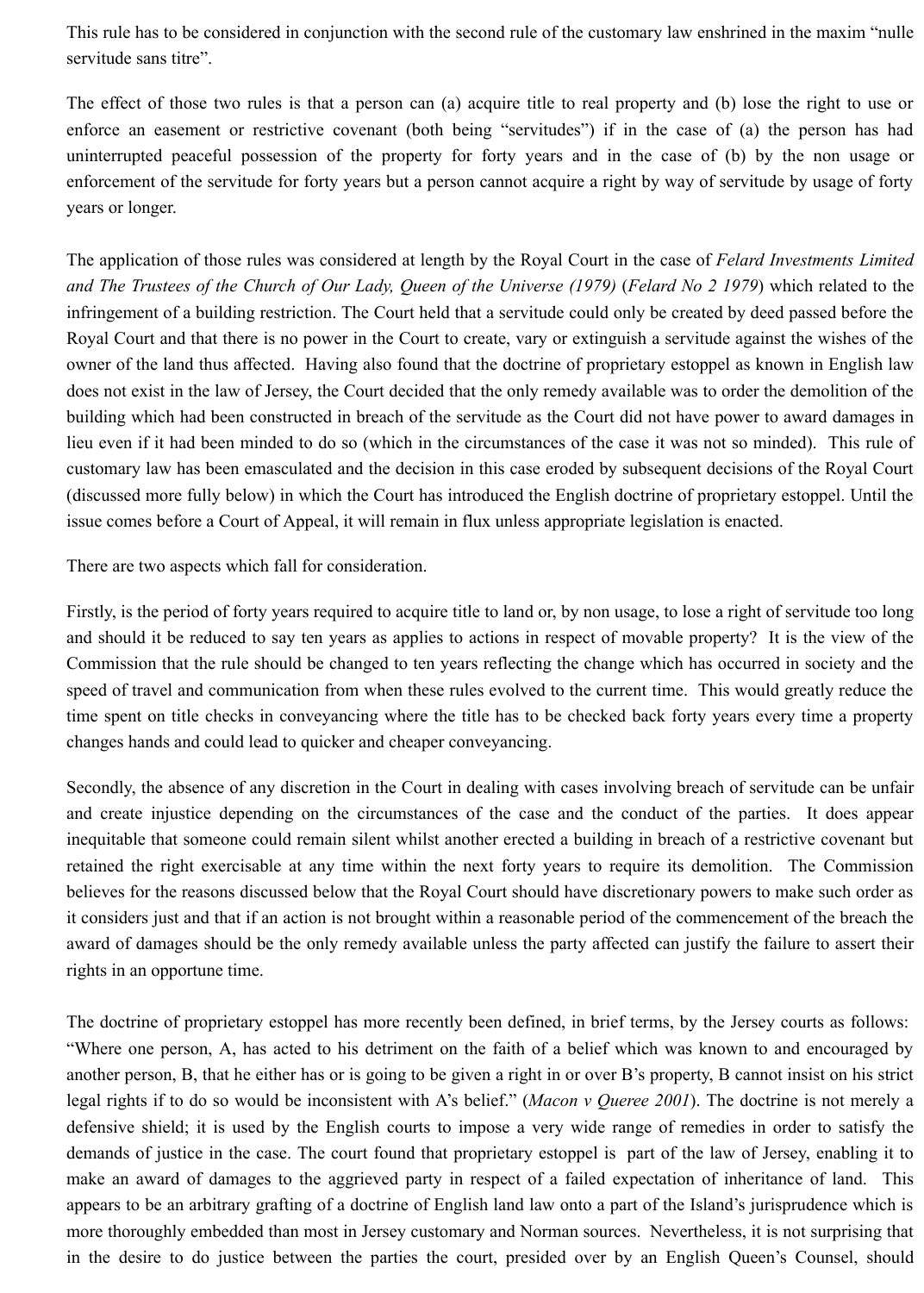introduce doctrines developed in England, being the foreign jurisdiction with which, by virtue of their training and language, modern Jersey lawyers and judges will be most readily familiar. On the basis of the decision in *Macon v Queree* it would appear that proprietary estoppel is part of Jersey law, although it is in direct conflict with the Royal Court's decision in *Felard Investments Limited and the Trustees of the Church of Our Lady, Queen of the Universe* (*1978)* ("*Felard No. 1 1978*").

A key feature of proprietary estoppel in England is the extreme flexibility of the courts in determining the appropriate relief, once a case for proprietary estoppel has been established. Injunctions may be imposed, security created, title transferred, damages awarded; trusts, leases, licences and life interests may be created. But the Jersey courts are presently constrained to award little more than damages. This is a serious limitation. In particular, if a *Felard*-type case came before the court again, in circumstances where the party who had erected the building could indeed establish an estoppel, it would still remain difficult, and perhaps impossible, for the court to give any effective relief. Would the party, in whose favour the estoppel worked, be awarded damages and yet at the same time be ordered to demolish the building, since the court could not sanction the extinguishment of the servitude? That would be an absurd result. This emphasises the need to give the court wide new powers to direct and/or declare the transfer, varying, creation and extinguishment of interests in land. Such powers would enable the court to determine the appropriate remedy in cases of breach of restrictive covenant or encroachment and generally expand the range of relief available to the court in such cases of proprietary estoppel.

#### Current Defects in Law

The problem lies, at root, in the court's inability (other than in certain exceptional circumstances) to direct and/or declare the transfer, varying, creation or extinguishment of interests in land. This arises as a result of the way the Island's land law and conveyancing procedure has historically developed. There appear to be four principles underlying this difficulty. At the risk of some simplification, and subject to exceptions, those principles appear to be as follows:

- the creation, transfer inter vivos, varying and extinguishment of immovable interests requires an agreement between the parties;
- this agreement must satisfy a particularly "extreme" level of formality (that is, it must be a contract passed under oath before court);
- notwithstanding a contractual commitment to do so, a party cannot be compelled to carry out this formality (although in appropriate cases damages may be awarded);
- immovable interests must be registered in the Public Registry (in the form of the agreement passed between the parties).

It would be difficult to argue that any other than the first and last of these principles has a prima facie justification in the modern age. As regards the second principle, the overall simplification of conveyancing procedures is a primary purpose of the Law Commission's present review of Jersey land law; whilst regarding the third principle, orders of specific performance have already been discussed. The first principle – that there must be an agreement between the parties – is no doubt entirely justified as a guiding rule. But it is already subject to modest inroads in appropriate circumstances. One might mention the statutory exception provided by Article 35 of the Matrimonial Causes (Jersey) Law, 1949, the court's decisions in *Ritson v. Slous* (1973) and *Lane v. Lane* (1985-6), the acquisition of title by prescription and the creation of servitudes by "*destination de père de famille*", by long usage or more generally the creation of legal and natural servitudes. A power to make immovable orders by way of relief in cases of proprietary estoppel, which by definition fall short of a binding contract, has been found useful and equitable in England. The same is true of the power to extinguish a restrictive covenant or alter title by awarding, in special cases, damages in lieu of an injunction. It is doubtful whether an alteration to Jersey conveyancing procedures, which *inter alia* does away with the element of an oath, can be relied upon alone, by implication, to allow the court to exercise the necessary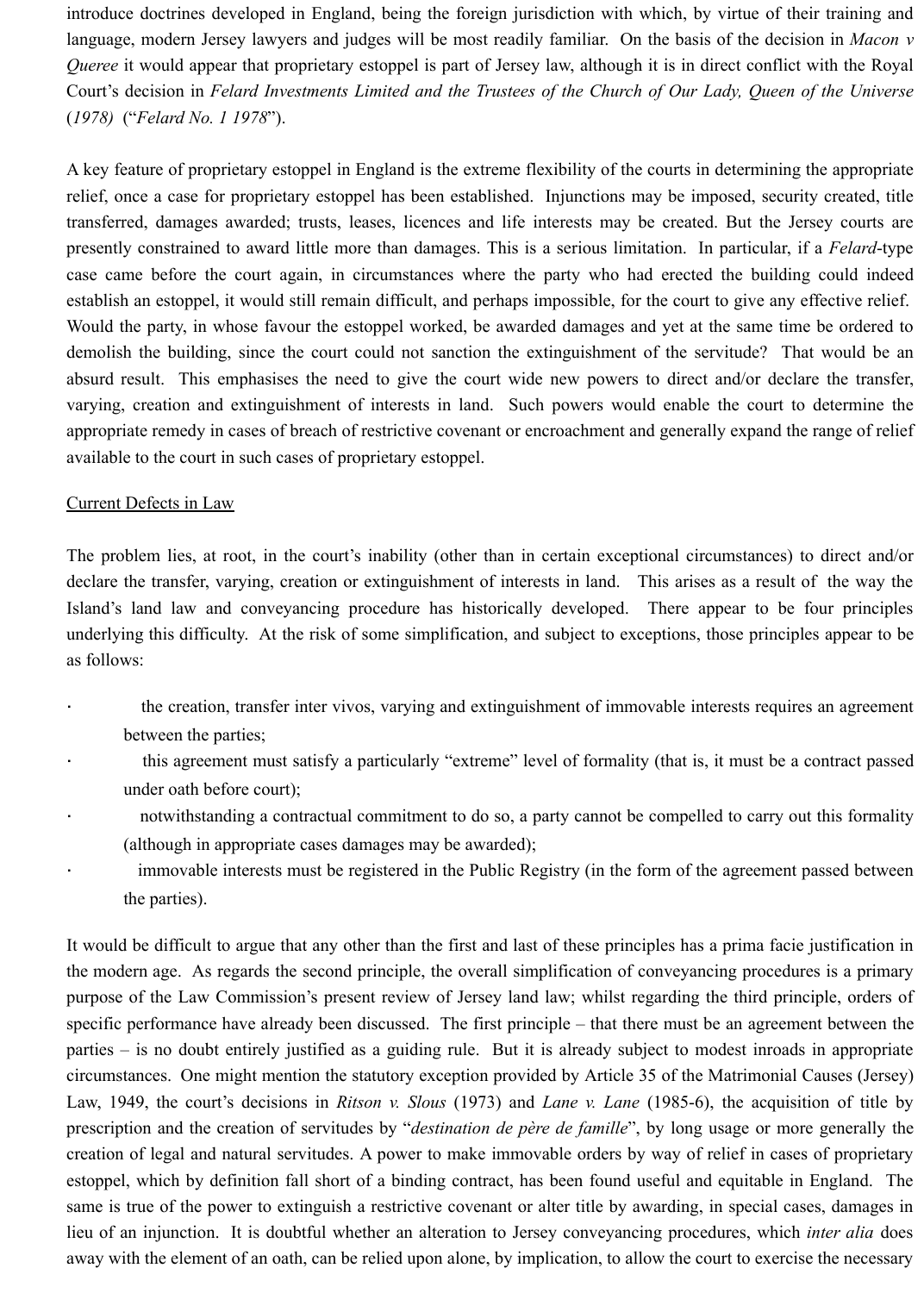new powers. It will be better for the new legislation to give the court express powers in all these respects.

As regards the last principle – that immovable interests are registered – if the effect of the court's order would, in itself, be to alter any matter registered in the Public Registry, as where a servitude is extinguished as a result of the court's order, it will be appropriate for the court to make a declaration accordingly and for the declaratory order itself also to be registered in the Registry. In this way the fundamental principle will remain that title and servitudes affecting land should, so far as possible (and there are already established exceptions) be apparent from a search of the Public Registry. In this way the fundamental principle will remain that title be apparent from a search of the Public Registry. It is true that prior to the matter being brought to court and judgment being given, a would-be purchaser will not be aware if a servitude will, in the event, be extinguished. But in many cases the breach of servitude will be apparent during the course of a site visit and this should put the purchaser's lawyers on enquiry. More generally, it can be anticipated that the court would take into account the effect of any proposed order on an innocent third party before determining the appropriate relief.

In the context of the decisions in *Felard*, it is relevant to note that a servitude would potentially be extinguished in two quite separate circumstances. The first arises if the court did apply the doctrine of proprietary estoppel in circumstances that meant the effective termination of the servitude (*cf. Felard No. 1 1978*). The second is where, conversely, the court finds that the defendant is without any legal right or defence but also, by reason of the plaintiff's conduct or the inherent injustice of an injunction, orders that the appropriate remedy is a sum of damages (*cf. Felard No. 2 1979*). The legislation will need to enable the court to make the appropriate order in both scenarios, the first being where the defendant has a right to the apparent breach and the second being where he does not, but allied to exceptional circumstances. The same issues apply to the erection of a building encroaching on the plaintiff's land.

Consistent with a point made earlier, it is proposed that the legislation should set out the new powers of the court without specifying how such powers should be exercised, beyond stating that they may be exercised wherever the court considers it just. The court will then be able to turn, by way of persuasive authority, to established judicial authority, for the exercise of like powers in other relevant jurisdictions. Similarly the court will be able to award damages for a continuing breach of restrictive covenant or an encroachment in accordance with its general discretion to deny injunctive relief. The court's powers would also include the express power to order specific performance of an enforceable contract to transact in immovables. Whether the court should also be empowered to create express trusts over immovable property will depend on the view taken on our recommendations as to such trusts (see section J).

#### **Recommendations**

That legislation be enacted to make provision:

- (i) for the prescriptive period for actions in relation to immovable property and rights therein to be reduced from forty years to ten years;
- (ii) that in any action involving immovable property in Jersey the court should be expressly empowered to make such order as it considers just, including any one or more of the following orders on such terms as the court thinks fit:

an order (whether by way of specific performance of an agreement or otherwise) effecting or directing the transfer, creation, varying or extinguishment of any interest in or in relation to immovable property (including freehold title, servitudes, hypothecs, life interests, "contract" leases and also "paper" leases and licences) including, if it considers it just, an award of damages to the injured party in lieu of an injunction restraining or removing the breach of servitude, notwithstanding that the effect of the award of damages may be to extinguish or vary the servitude;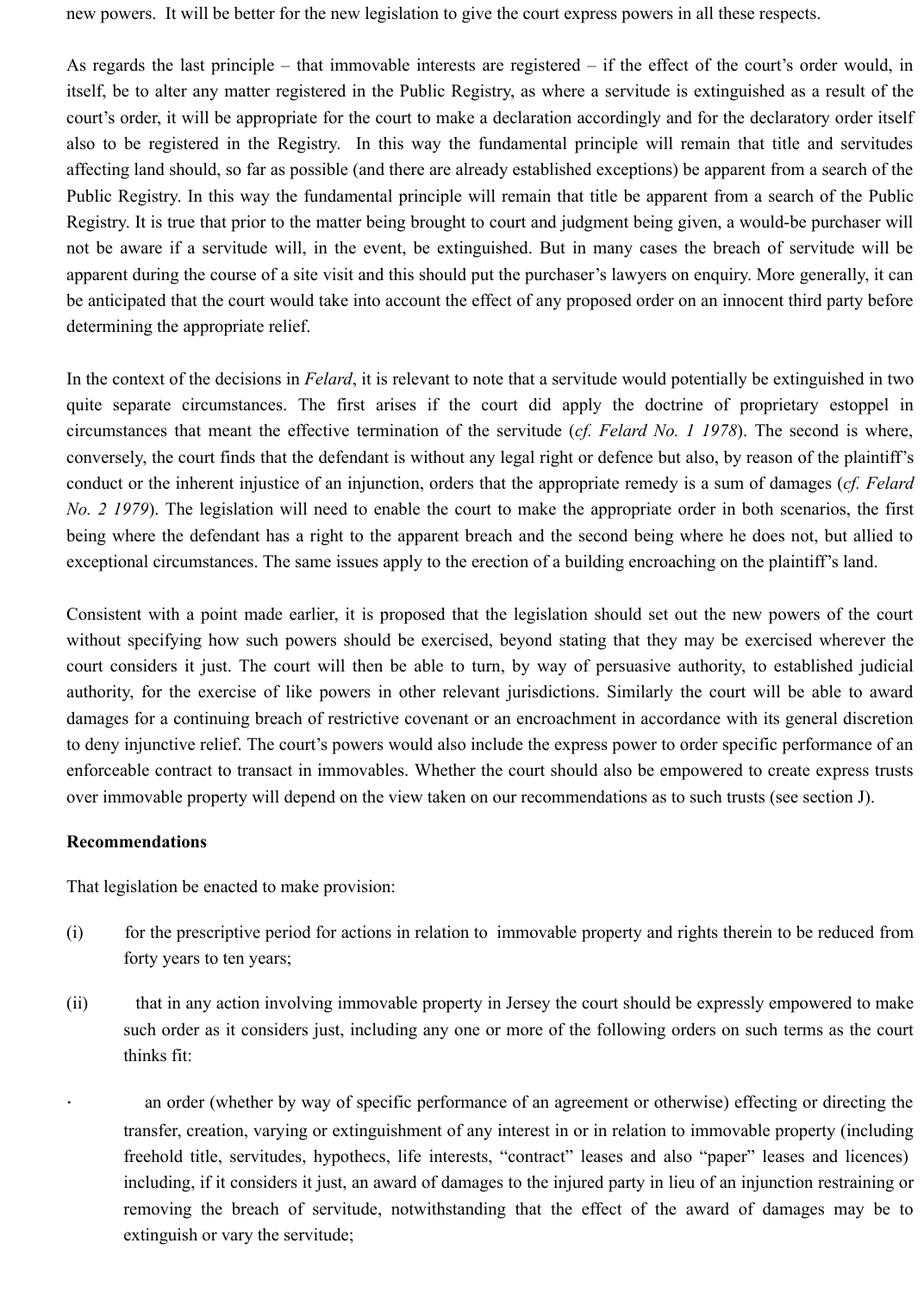- · an injunction directing a person to cease carrying out or to carry out a specified act;
- an order directing a person to pay damages to another in such sum as the court considers just;
- a declaration of a person's right in or in relation to immovable property;
- that any order of the court which has the effect of varying particulars registered in the Public Registry should also be registered;
- such further order as the court thinks just.

#### **F. HYPOTHECATION**

The Loi (1880) sur la Propriété Foncière ("the 1880 Law") introduced two methods of consensual hypothecation. One (commonly referred to as "reconnaisance") was by the acknowledgement by the debtor of the obligation before the Royal Court and the registration of the Act of the Court in the Public Registry. The other was by the passing of a deed before the Royal Court ("simple conventional hypothec") between the debtor (borrower) and the creditor (lender) setting out the terms of the borrowing and describing the property over which the debt was secured. The intention of the 1880 Law was that the former created a hypothec over all the real property of the debtor (that is land and buildings) whereas the latter only created a hypothec over the property specified in the contract. The only other significant difference is that the right of the creditor to enforce the obligation against a third party owner of the property on which the hypothec was secured by way of "reconnaissance" is prescribed after ten years from the date of its creation whereas under the simple conventional hypothec the right does not become prescribed until the debt is extinguished.

The practice which has evolved whereby hypothecs created by way of reconnaissance are not generally secured on all the real property but only on a specified property by limitation in the Act of the Court whereunder the obligation is acknowledged has rendered the distinction between the two types of hypothec redundant. There is, however, another significant factor, namely costs. The simple conventional hypothec is more costly to create attracting stamp duty at the rate of one half per cent plus £8.00 Jurats stamps and legal fees of a further one half per cent for each of the debtor and creditor which inevitably fall to be discharged by the debtor. The reconnaisance on the other hand costs one half per cent in stamp duty payable by the debtor and on average 0.25% of the borrowing in legal fees but this has to be repeated every ten years during the existence of the borrowing and lenders are generally unwilling to take a transfer of a reconnaisance as opposed to a simple conventional hypothec, so that where a borrower changes bankers it usually means he incurs the registration charges for a fresh hypothec by way of reconnaisance in favour of the new bank.

There does not seem to be any justification for perpetuating the present dual system of consensual hypothecation but rather to move to a single system of hypothecation by consent. The immediate solution would be to cease the simple conventional hypothec method of hypothecation and to maintain only the reconnaisance system which no longer requires the parties to appear before the Royal Court but is effected by the lodging of the documents with the Judicial Greffe. The only change that would be required apart from the amendment of the relevant provisions of 1880 Law to prohibit the creation of any further simple conventional hypothecs would be to also rescind the prescription period relating to reconnaisance and allow for their transfer in a specified form registerable in the Public Registry for a nominal fee.

The Commission would not advocate changing the present provisions of the 1880 Law as regards judicial hypothec obtained by the registration in the Public Registry of judgments of the Royal Court or that relating to legal hypothecs. It is examining the question of hypothecation of movable and immovable property generally and intends to bring forward recommendations for a method of hypothecation which will apply to both forms of property. At that juncture, and if the Commission's recommendations are adopted, then it would be possible to rescind the 1880 Law in its entirety with a new law on hypothecation and security interests.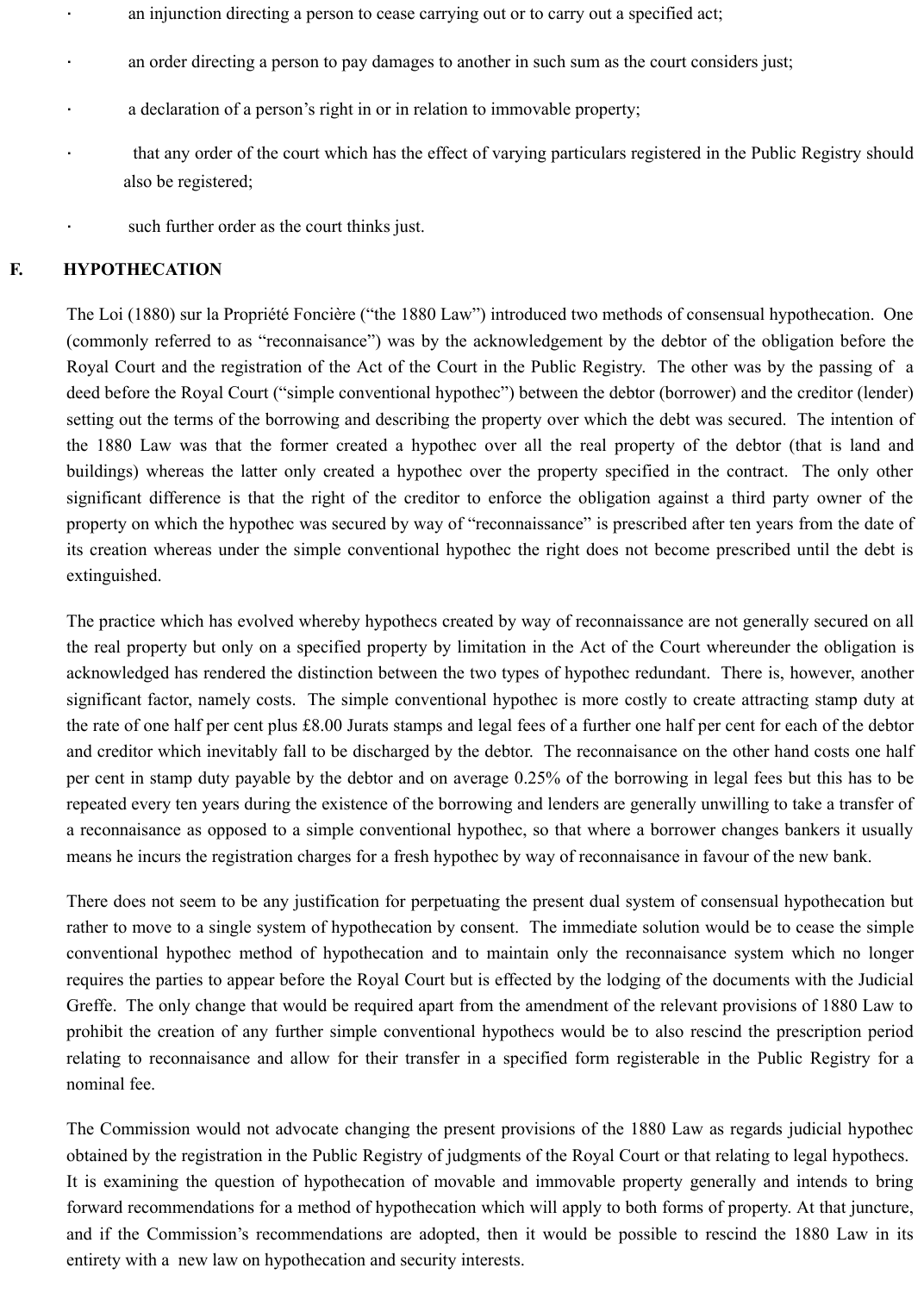#### **Recommendations**

That:

- 1. The provisions in the 1880 Law on simple conventional hypothecs be amended to prohibit the creation of simple conventional hypothecs after a specified date.
- 2. The provisions of the 1880 Law on hypothecs created by acknowledgement by Act of the Royal Court be amended to abolish the prescription period applicable to such hypothecs and that the benefit of such hypothecs be assignable by registration with the Judicial Greffe of a form of transfer executed before a prescribed witness on payment of a nominal fee.
- 3. That lenders should have a power of sale similar to that contained in the Security Interest Law to enforce their security when the debtor fails to discharge the obligations of the loan.

## **G. SUCCESSION TO IMMOVABLES**

In the case of moveable property the principal heir on an intestacy is required to obtain a Grant of Letters of Administration before being able to deal with the assets and administer the estate on pain of being held to have intermeddled in the estate at his peril. No such requirement exists in regard to immoveable property. It is not possible to ascertain from the Public Registry the legitimate owner of immoveable property which has devolved on intestacy. Not only is this dangerous for would be purchasers of such property in ensuring that they obtain good title, but it renders it difficult for any third party such as a neighbour who may have a legitimate matter on which he requires to deal with the owner. There does not appear to be any good reason to maintain this distinction between intestate succession of moveable and immoveable property or that the procedure for moveable property should not equally apply to immoveable property.

## **Recommendation**

That the provisions of the Probate (Jersey) Law 1949 as to the requirement for a Grant of Letters of Administration or Probate for movable property be extended to include immovable property (where deceased died intestate as to immovable property) and be registered in the Public Registry. Letters of Administration or Probate for immovable estate could be applied for by the Administrator/Executor whose responsibility it would be to ensure registration of an affidavit of heirship from the heirs in title in an intestacy or the registration of the will of immovables as the case may be in testate succession.

## **H. RENTES**

The 1880 Law contains provisions in respect of rentes anciennes (an ancient type of mortgage which provided for payment in kind i.e. wheat, etc.) and rentes nouvelles (a form of Sterling denominated mortgage usually created as part of the consideration on the sale of property or to secure an annuity). Most of the rentes anciennes have been reimbursed and rentes nouvelles, save for those rentes known as rentes viageres or life annuities, are rarely created nowadays.

#### **Rentes Anciennes**

Before 1880, rentes anciennes were not reimbursable. The only method of relieving land of a rente was by assigning to the rente owner the benefit of a comparable rente in substitution therefor. However, even this did not extinguish the debtor's obligations: the assignment had the effect of hypothecating all the debtor's real estate, present and future, to the perpetual guarantee of the assigned rente. Thus, if the assigned rente was lost, the assignor or his heirs had to replace it or repay it. The 1880 Law (and subsequent laws) have made all rentes except rentes viageres (unless they are nouvelles and the contract expressly provides for reimbursement) and certain exceptions referred to in Article 41 of the 1880 Law, reimbursable. Save for those exceptions referred to in Article 41, Article 37 of the 1880 Law gives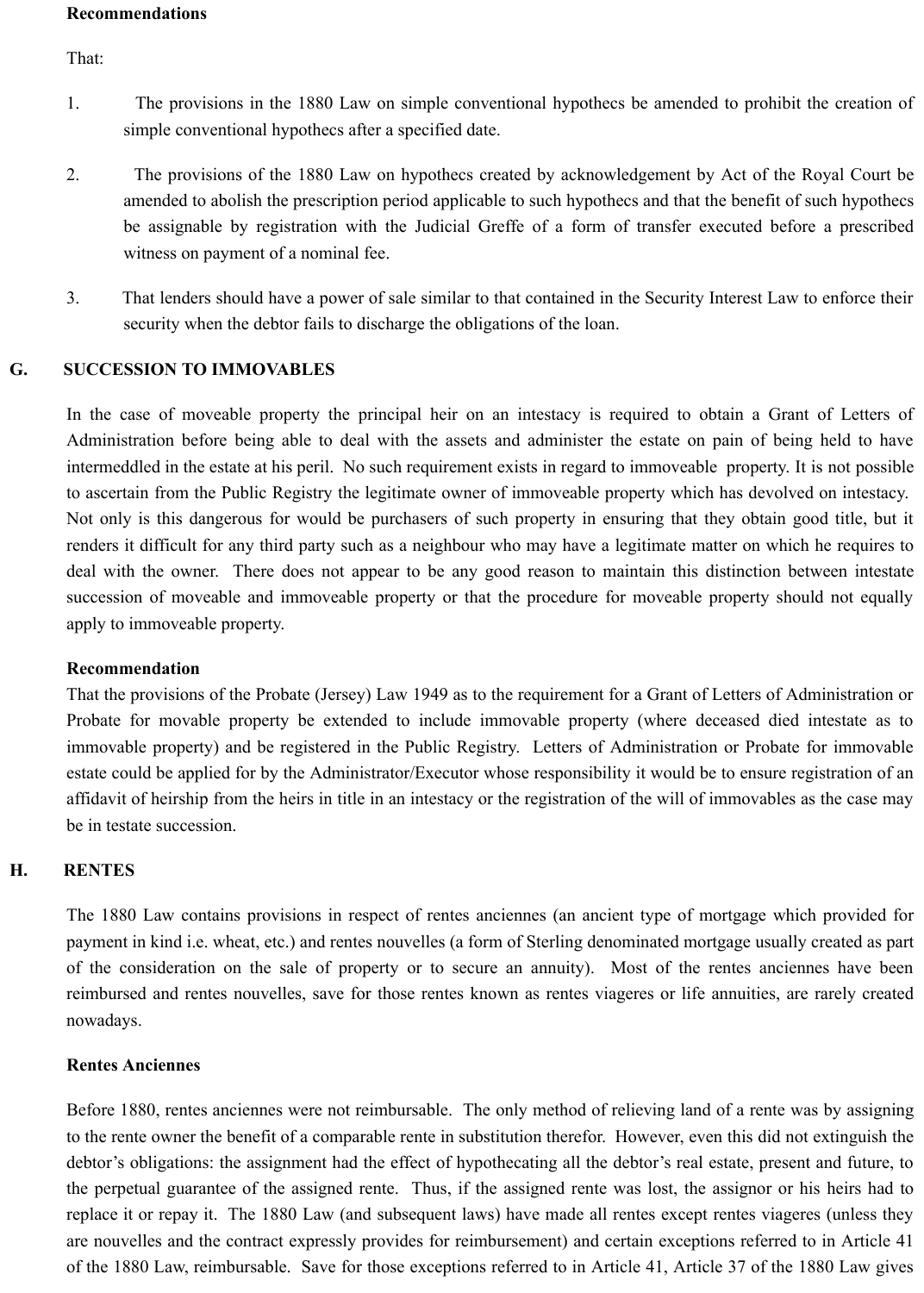the debtor of a rente anciennes the right to compel the rente owner to accept reimbursement at the price laid down by this Article, according to the nature of the rente, after giving three months' notice. Article 37 also sets out the procedure to be followed where the rente owner refuses to accept reimbursement of the rente. In terms, the owner of the rentes may be compelled to do so by an action in the Samedi Division of the Royal Court.

By the *Loi (1970) Touchant Le Remboursement des Rentes Anciennes* from 10<sup>th</sup> March 1971, the owner of a rente ancienne perpetuelle has the right, after the sale of the immoveable on which the rente is due or of the sale of part of such immoveable, at a price which exceeds the reimbursement value of all the rentes anciennes due on such immoveable, to compel the owner of the immoveable by six months' notice in writing to reimburse the said rente. Article 12 of the *Loi (1915) Sur la Propriété Foncière (Guaranties)* places an obligation upon a purchaser to reimburse the value of a rentes anciennes which exceeds half the purchase price of the property, within a year of the purchase. Not surprisingly, given today's prices in relation to real estate, Article 12 will have long fallen into disuse.

#### **Rentes Nouvelles**

Article 30 of the 1880 Law states that all perpetual rentes created, consented or constituted under the Law must be established in pounds sterling payable on 31<sup>st</sup> December each year, and payable and redeemable in such sums as the parties to the contract may stipulate. In default of such stipulation, the sums are not less than £5.00 or in one sum if the rente does not exceed five pounds. Article 31 of the 1880 Law states that all new perpetual rentes are redeemable at the price stipulated in the contract or, if no price is agreed, at the rate of £20.00 for each £1.00 of rente.

Article 32 of the 1880 Law relates most specifically to rentes viageres, that is life annuities. Every new life annuity must be created or constituted in pounds sterling and payable at the time and in the manner stipulated in the contract. A life annuity cannot lawfully be sold, transferred or mortgaged by the person in whose favour they are created unless the contract so permits. Neither, according to Article 20, may they be redeemed unless the contract so permits.

Every new rente (perpetual or for life) constituted as the whole or part of the purchase price of a bien-fonds is *ipso facto*, a type of hypothec. The hypothec bears the date of the contract of sale, provided the contract is duly registered.

Most of the rentes anciennes have been reimbursed and rentes nouvelles are rarely created nowadays. Nonetheless, a conveyancer is obliged, when checking title, to ensure that any potentially existing rentes have been repaid. This can be and often is a time consuming matter. With the exception of life annuities, which may easily be secured by means of the hypothec recommended at Section D, it is submitted that the time has now come for all rentes anciennes and nouvelles to be extinguished.

## **Recommendation**

- 1. That the provisions of the 1880 Law in regard to rentes anciennes be repealed.
- 2. That the Loi (1970) Touchant le Remboursement de Rentes Anciennes and the Rentes Publiques (Redemption) (Jersey) Act 1990 be rescinded and replaced with a law requiring all rentes anciennes to be reimbursed within one year whereafter they shall be deemed to be extinguished and the amount of the value of those so extinguished to create a personal unsecured debt as against the chargee at the date immediately prior to the extinguishment of the same.
- 3. That the provisions of the 1880 Law in regard to rentes nouvelles be repealed and that the holders of such rentes be entitled to require their reimbursement or replacement by an hypothec in the form recommended at D within a specified time. Any rente not reimbursed or replaced as above would, as with rentes anciennes, create a personal unsecured debt as against the chargee at the date immediately prior to the extinguishment of the same.
- 4. That all part considerations and annuities be secured by means of the hypothec recommended at D.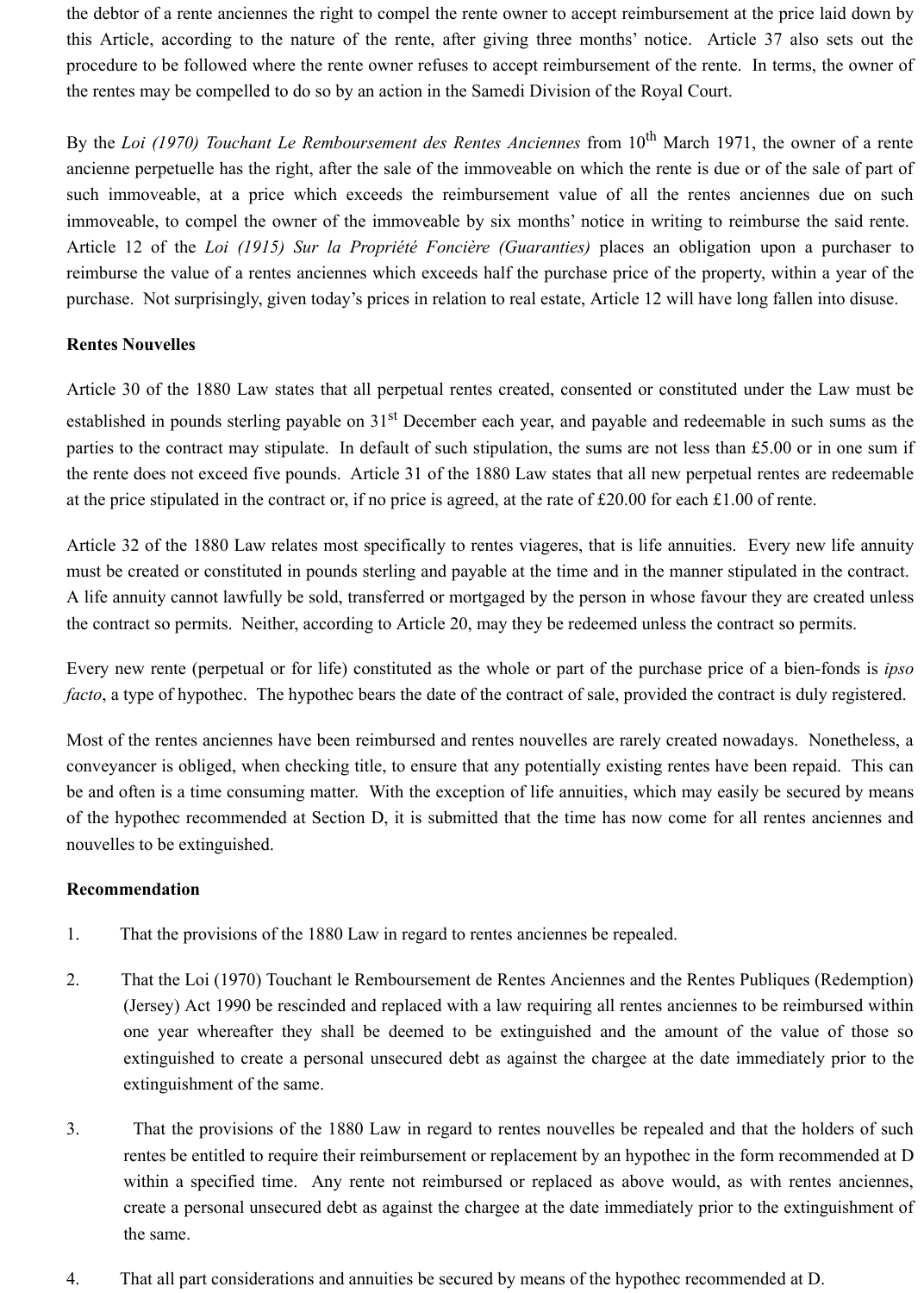#### **I. TRUSTS OF IMMOVABLE PROPERTY IN JERSEY**

#### **History**

In 1860 Royal Commissioners were appointed to research, *inter-alia,* the law of trusts in Jersey. The result of their research was the finding that, at the time, there was no law "expressly forbidding the creation of trusts by an act *inter vivos…*". It was, however, recognised by the Jersey Lawyers giving evidence to the Commissioners that for the previous forty years, transactions purporting to create trusts for public objects had taken place. Those trusts were considered to be of great value to the public: their validity, however, had never been challenged and there was a divided school of thought concerning their enforceability. The absence of statutory or common law on trusts was summed up by the Commissioners with the words "the Law of Jersey does not recognise Trusts". The recommendation was made that a Law be enacted confirming the validity of public trusts of land created by contract *intervivos* and it was effectively out of such recommendation that the Loi (1862) sur les Teneures en Fideicommis et l'Incorporation d'Associations ("the 1862 Law") was born.

Article 1 of the 1862 Law, as amended, and in translation provides as follows:-

"It is lawful to take, acquire, hold and possess through and in the name of a fideicommis and in trust for the object specified in this article, all types of immoveable property, on condition of the observation of the provisions of this Law, namely:

- 1. For every cause of public utility;
- 2. For the use and benefit of the following associations, viz. commercial or industrial associations and charitable, artistic or sporting societies;
- 3. For the service of the Anglican religion or any other religious denominations;
- 4. For the establishment of schools or places of education."

However, only those incorporated associations or societies created under Article 1(2) have "the right to receive, hold, and possess every kind of testamentary legacy, whether movable or immovable which may be made to them". Those fideicommis constituted under Article 1 (1), (3) and (4) may only acquire land or receive gifts thereof by contract intervivos. The reason for this distinction is unclear and, it is submitted, unnecessary. Even less clear and less convincing is the reason behind the prohibition under the Trusts (Jersey) Law 1984 ( "the 1984 Trust Law") relating to express trusts of immovable property (see below).

Matthews and Sowden in their publication "The Jersey Law of Trust" (3<sup>rd</sup> edition) ("The JLT") have given much consideration to the issues surrounding trusts of immovable property in Jersey. They have also carried out a detailed review of that part of the report of the Royal Commissioners of 1860 relating to trusts.

## Paragraph 2.3.9 of the JLT states:-

"The view of the Royal Commissioners of 1860 was not merely that "Trusts of realty, in favour of private individuals…are…absolutely unknown" (Report, XXV) although they recommended an enactment to deal with *public* Trusts of Immovables, they declined "to suggest the general introduction of trusts", on the basis that "the inhabitants of Jersey are not …prepared for such a change at present; and it could scarcely be introduced without a fundamental alteration of their whole system of [immovable] property, which, with the exception of the complications arising from the law of guarantee, is remarkable for its simplicity" (Report, XXVI)."

## **The need for change**

If the recommendations of the Law Commission are to be adopted, they will invariably involve a fundamental and necessary alteration to the whole system of immovable property. It is submitted that the time for such a fundamental change has now come.

The Public Registry, as the name suggests, was intended to be and remains today open to the public. Registration of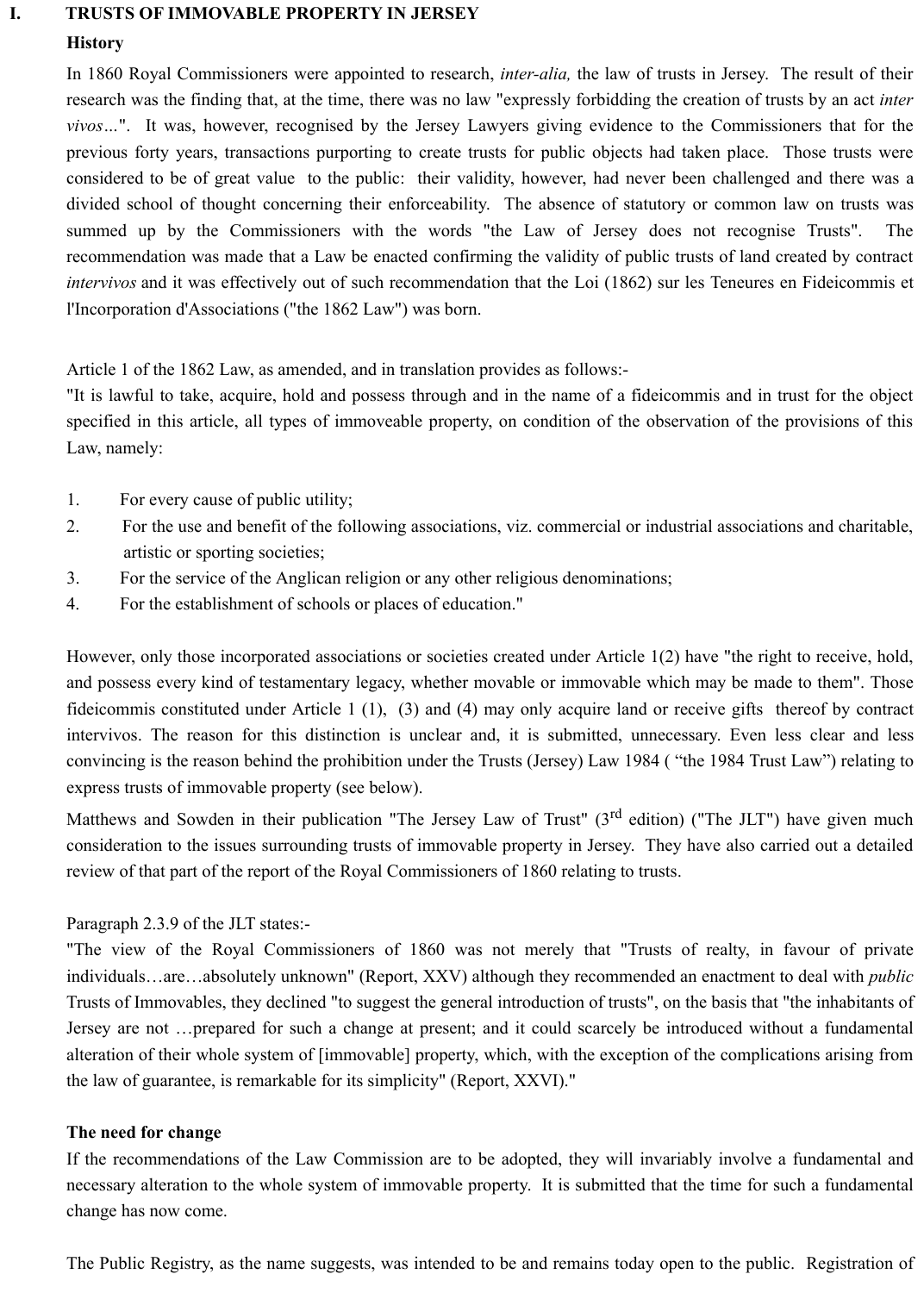title was and remains instrumental in ensuring transparency in relation to ownership of land and thus assisting in the prevention of fraud.

The Housing (Jersey) Law 1949 ("the 1949 Law") allows the purchase of immovable property in Jersey by companies and the shares of such companies may be bought and sold without any infringement of the 1949 Law. In practice, however, it is conceded that the Housing Committee will rarely grant consent for the purchase of immovable property to a company save where that company intends to develop the land into multiple units of accommodation for onward sale. The Housing Committee would then give consent for the property to be purchased by the company on condition that, once developed, the units of accommodation be occupied solely by persons qualified as A–H or J under the Housing Regulations.

The provisions of the 1984 Trust Law and in particular Article 10 (2) (a) (iii) makes clear that Trusts of Immovable Property situated in Jersey are invalid:-

"subject to Article 10a a trust shall be invalid –

- a) to the extent that…
	- (iii) it purports to apply directly to immovable property situated in Jersey.

The 1984 Trust Law makes it clear that only that part of the trust relating "directly" to immovable property in Jersey shall be invalid in Jersey. Thus a trustee may validly hold shares in a property owning company without infringing the 1984 Trust Law. This appears to be a distinction without a difference. Given also that a settlor is able to sell immovable property and settle the proceeds himself, it does seem absurd to disallow a trust where a settlor conveyed immovable property to trustees, placing the trustee under a duty to sell the property and to hold the proceeds thereof upon certain trusts. This would be a kind of trust known to English law as a trust for sale under which the beneficiary's interests are in the proceeds of sale and not in the land itself, which would appear to avoid the prohibition under the 1984 law . In *Latter v The Dean (1948)* 50H 305, 310, an intervivos trust of the proceeds of sale of Jersey immovables was held valid, perhaps for this reason".

It should be noted that the provisions of the 1984 Trusts Law appear to apply to express trusts only and not to constructive trusts. This view is supported by Matthews and Sowden at paragraph 7.16 of the TLJ:-

"…A Jersey Trust is invalid to the extent that it "purports to apply" to Jersey immovables. These words are apt to cover an *express* trust, but not one imposed by the law or by the courts. Moreover, our Arts (50) (3) (tracing) and 29 (constructive trustees) contain no limitation on the kind of property which may be subject to a proprietary claim. Indeed, both provisions refer to "property", which is defined by Art 1 (1)(1) to mean "property of any description wherever situated". It would be absurd if the beneficiaries of a Jersey Trust could not trace into Jersey land bought, in gross breach of trust, by a trustee with trust funds, or if such beneficiaries could lay claim to shares bought with a bribe given to the trustee but not Jersey land bought with the same bribe. It would be an affront to justice in such a case to say that the Trustee held such property free from any trust (cf art  $(10)(5)$ ). In our view it is clear that there may be a constructive trust of Jersey immovable property."

This view has been supported by the judgment of the Royal Court in the case of "*In the matter of the Esteem Settlement and the Number 52 Trust*" (RC January 2002) where the Royal Court found that a constructive trust existed conferring a proprietary interest in property including immovable acquired with stolen funds. Similarly in the case of *Murphy v Thomas* (RC 2001) the Court held that the Plaintiff had an interest in the property to which she had contributed part of the purchase consideration although title was vested in the sole name of the Defendant.

#### **Recommendation**

 $\Box$ 

The Law Commission recommends that the 1984 Trust Law and the Law on Wills and Succession be amended to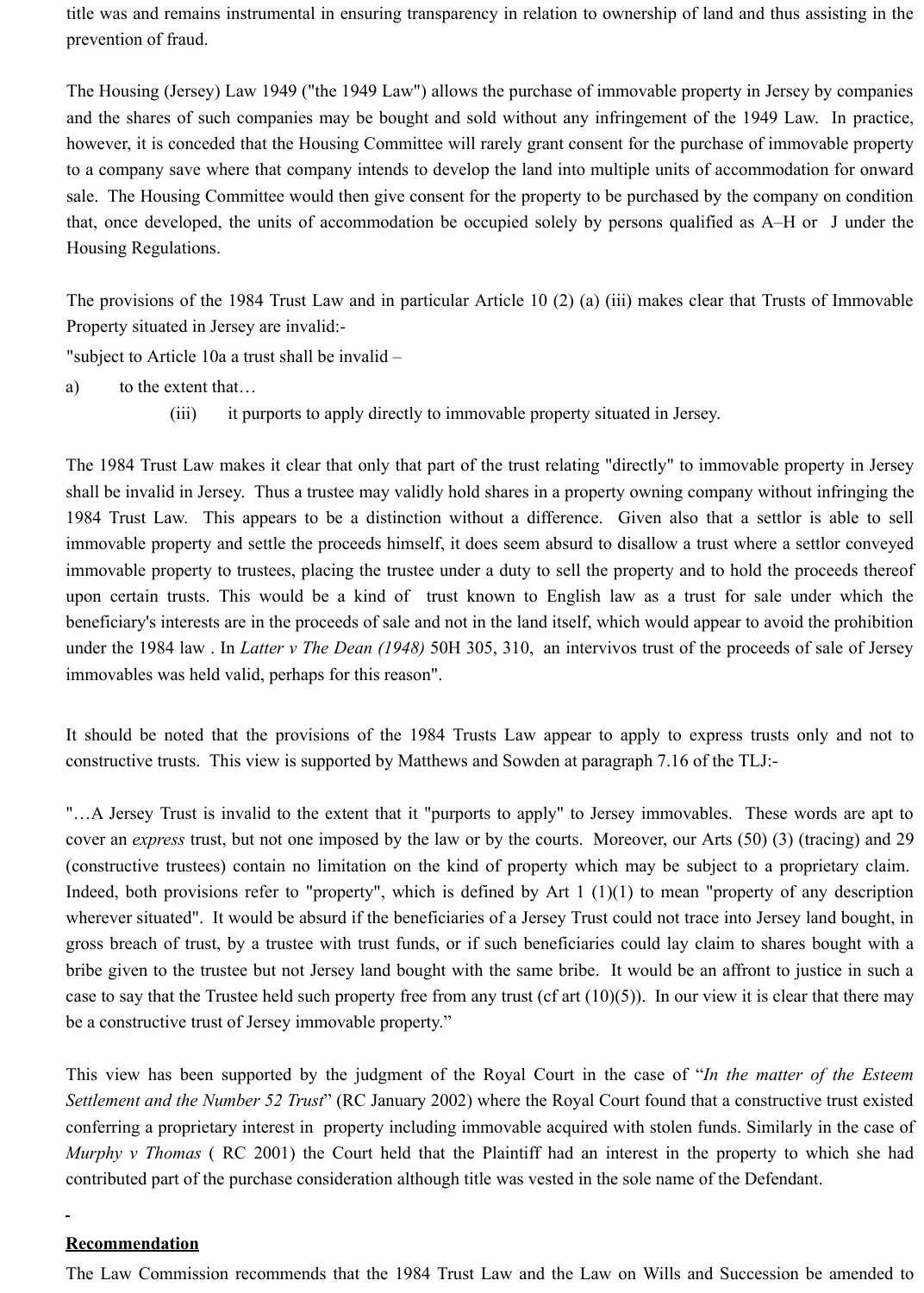make provision for trusts of immovable property. It further recommends that the new law on registration and hypothecation provide for the registration of all documents of title relating to property acquired or held by the trustees.

At present, the law of Jersey does recognise trusts of interests in immovable property. It is submitted that the provisions of Article 10 (2) (a) (iii) of the 1984 Trust Law are no longer sustainable and should be rescinded. The 1984 Trust Law does contain adequate safeguards for innocent purchasers for value and for trustees vis-a vis creditors for the trust estate so no other legislative amendment would be required other than to update the 1862 Law as regards public type trusts which in the Commission's view should still be subject to scrutiny by the Royal Court.

## **J. SUMMARY OF RECOMMENDATIONS**

- 1. An amendment to the Royal Court Rules introducing a mandatory requirement for all conveyancing to be conducted in the English language; the adoption of a glossary of terms and a standard form of deed of conveyance to be executed under hand by the parties before a prescribed witness and filed with the Judicial Greffier on any week day before 2.30pm for registration the same day.
- 2. The provisions of the 1880 Law on simple conventional hypothecs to be amended to prohibit the creation of simple conventional hypothecs after a specified date.
- 3. The provisions of the 1880 Law on hypothecs created by acknowledgement by Act of the Royal Court to be amended to abolish the prescription period applicable to such hypothecs and that the benefit of such hypothecs be assignable by registration of a form of transfer executed before a prescribed witness with the Judicial Greffe on payment of a nominal fee and include a power of sale exercisable by the lender to enforce his security.

All part considerations and annuities to be secured by means of this one remaining form of hypothec.

- 4. The abolition of the provisions of the 1880 Law relating to rentes anciennes.
- 5. The rescission of the Loi (1970) Touchant Le Remboursement de Rentes Anciennes and the Rentes Publiques (Redemption) (Jersey) Act 1990 be repealed and replaced with a law requiring all rentes anciennes to be reimbursed within one year, whereafter they shall be deemed to be extinguished and the amount of the value of those so extinguished to create a personal unsecured debt as against the chargee at the date immediately prior to the extinguishment of the same.
- 6. The rescission of the provisions of the 1880 Law relating to rentes nouvelles and a provision that the holders of such rentes be entitled to require their reimbursement or replacement by an hypothec in the form recommended at Section D within a specified time. Any rentes not reimbursed or replaced as above would, as with rentes anciennes, create a personal unsecured debt as against the chargee at the date immediately prior to the extinguishment of the same.
- 7. An amendment to the Probate (Jersey) Law 1949 as to the requirement for a Grant of Letters of Administration for movable property to be extended to include immovable property (where deceased died intestate as to immovable property) and registered in the Public Registry.
- 8. Legislation to make provision for the prescriptive period for actions in real property to be reduced from forty years to ten years.
- 9. Legislation be enacted granting discretionary powers to the Royal Court when dealing with actions including a breach of servitude, such powers to include, but not to be limited to any one or more of the following orders on such terms as the Court thinks fit:
	- 9.1 An order (whether by way of specific performance or an agreement or otherwise) effecting or directing the transfer, creation, varying or extinguishment of any interest in or in relation to immovable property (including freehold title, servitudes, hypothecs, life interests, contract leases and also paper leases and licences);
	- 9.2 An injunction directing a person to cease carrying out or to carry out a specified act;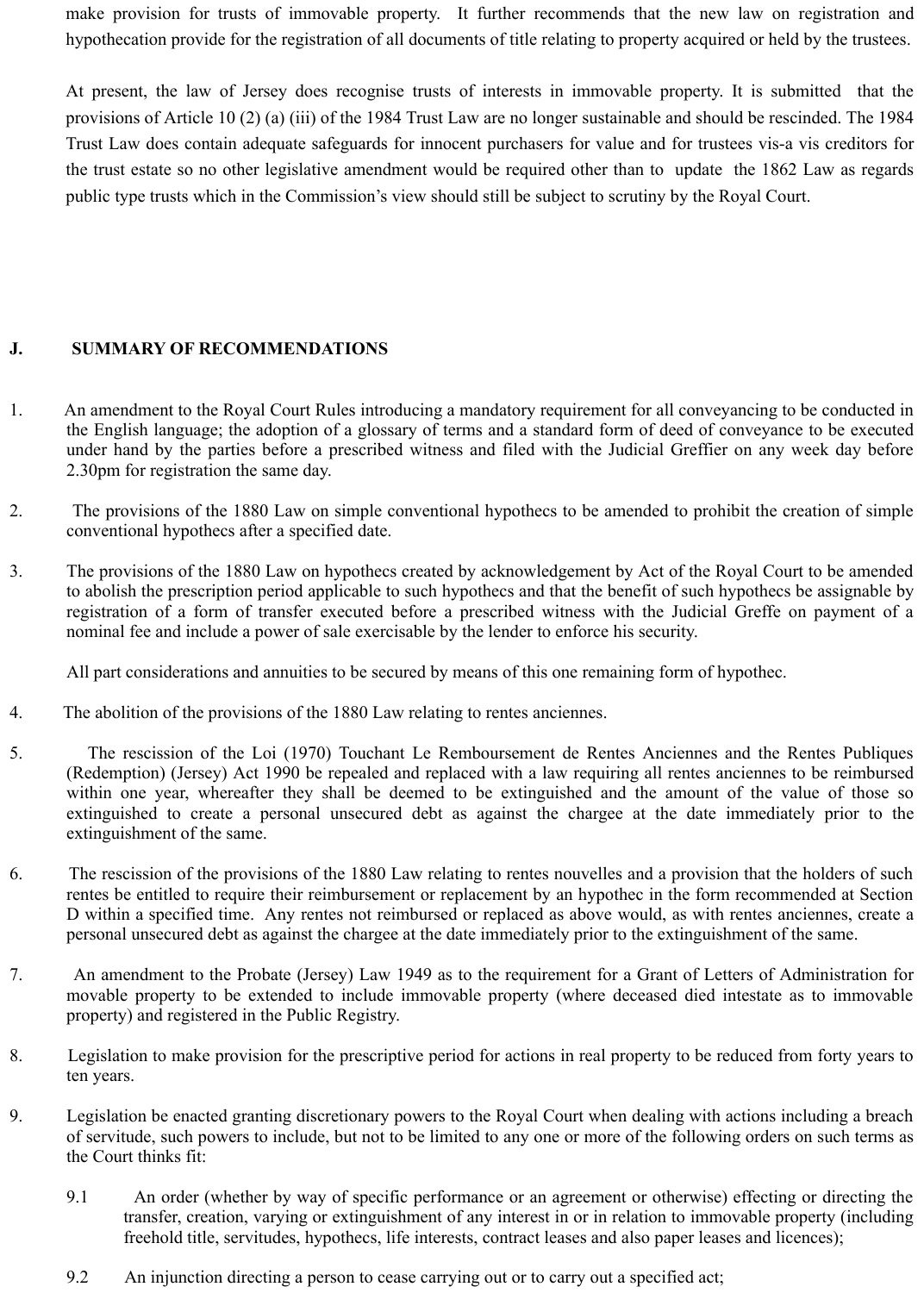- 9.3 An order directing a person to pay damages to another in such sum as the Court considers just;
- 9.4 A declaration of a person's right in or in relation to immovable property;
- 9.5 Such further orders as the Court thinks just.
- 10. For the avoidance of doubt, in any action for breach of a servitude which is threatened or continuing the Court should expressly be empowered, if it considers it just, to award damages to the injured party in lieu of an injunction restraining or removing the breach of servitude, notwithstanding that the effect of the award of damages may be to extinguish or vary the servitude.
- 11. Legislation should provide for any order of the Court which has the effect of varying particulars registered in the Public Registry to be registered.
- 12. Agreements relating to a transaction in immovable property, to be enforceable, provided they are in writing signed by both parties in the presence of independent witnesses and contain prescribed essential terms. The essential terms may be those currently prescribed under the Security Interests (Jersey) Law 1984.
- 13. The Trusts (Jersey) Law 1984 to be amended to provide for the creation of trusts of immovable property in Jersey.
- 14. The Loi (1851) sur les Testaments d'Immeubles to be amended to remove the prohibition on the creation of testamentary trusts of immovable property.
- 15. The Loi (1862) sur les Teneures en Fideicommis et L'Incorporation des Associations to be amended to provide for any fideicommis thereunder established to receive bequests of movable and immovable property.

As stated in the preliminary report issued in July 1999 the above are proposals for the short term as the Commission is of the opinion that in the long term the conveyancing system should be changed from the present registry of deeds to a registered title system as exists in England and Wales. The above proposals should facilitate such a change and eventually lead to an electronic system of conveyancing as is envisaged in England by the Land Registration Act. The Commission would intend to commence work on a further report on its long-term proposals once the consultation process has been completed on this report.

#### **SCHEDULE 1**

#### **GLOSSARY OF WORDS**

A fin d'héritage In perpetuity Adduction (f) The supply/conveyance Aboutissant Abutting Affiche (f) Notice board A fin de plus amplement In order to more adequately Agrandissement (m) Extension (to a building) Aile (f) Wing Aire (f) Area Alinéa (m) Indented line, paragraph Aménager To make up Angle (m) Corner A piétons On foot Appartenance/s (f) Appurtenance(s) Appentis (m) Outhouse/lean-to-shed Apprivoisé Tame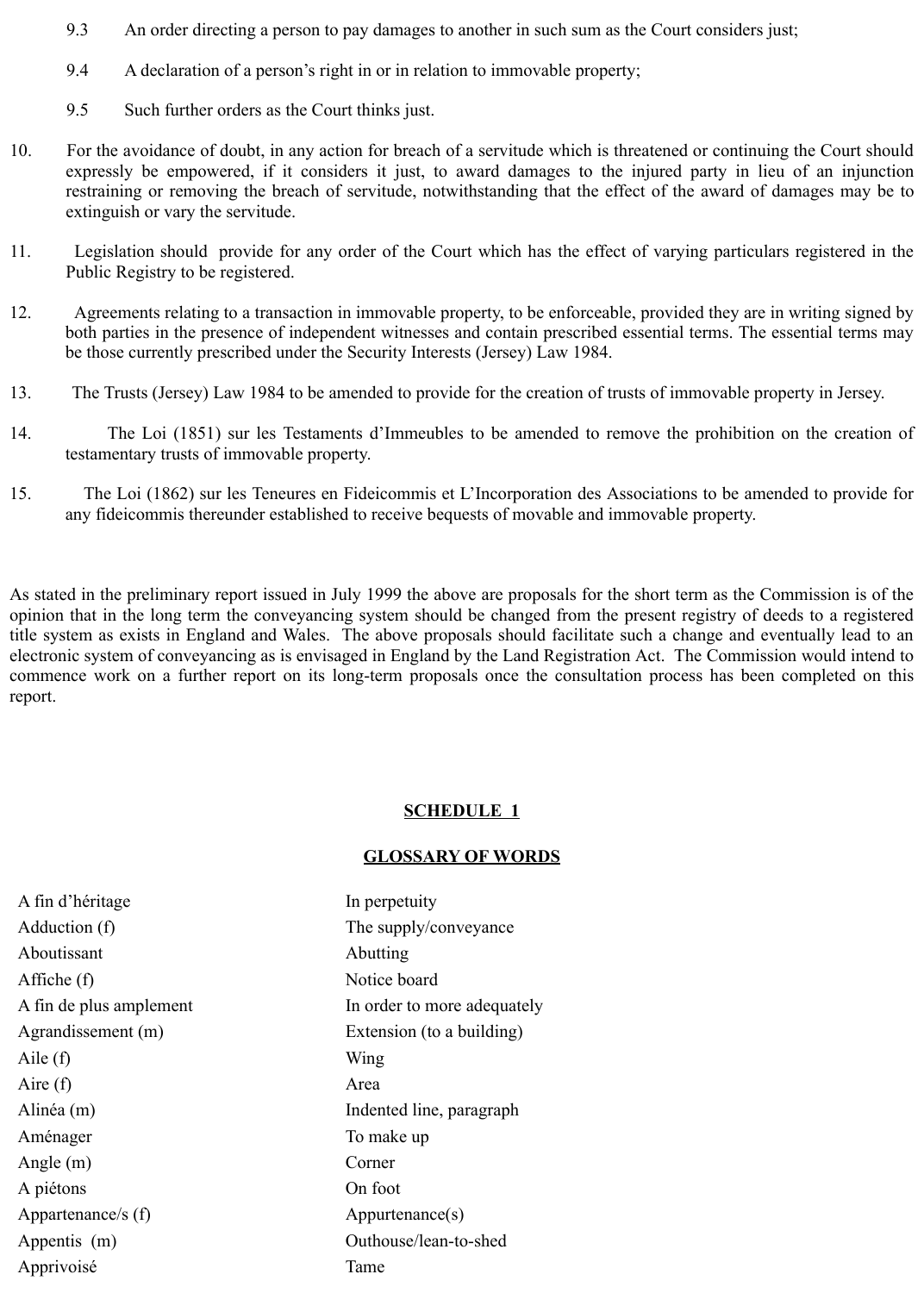Approvisionnement (m) Supply Arbuste Shrub Asphalte (m) Tarmac Assiette (f) Site Assiette solide (f) Solid base Assujetti Subject to Atelier (m) Workshop Auberge (m) Inn Au pourportant de Co-extensive with Avant-toit (m) Eaves of roof Avis (m) Notice Avoisinant Neighbouring Ayant droit Assigns Bailler à termage To lease Bail à termage Lease Bailleur (m) Lessor, landlord Bailler et Vendre To sell subject to incumbrances Bailler, ceder et transporter To gift subject to incumbrances Banc d'arbustes (m) Bank of shrubs Banc d'épines (m) Thorn hedge Barrière (f) Gate Becquet de terre (m) Small piece/strip of land Bel (m) Farmyard Béton (m) Concrete Béton-armé (m) Reinforced concrete Bié (m) Brook Bié de moulin Mill-course/race Bien-fonds (m) Corporeal hereditament Billet-à-ordre (m) Promissory Note Boiserie (f) Woodland Boîte de dérivation (f) Electricity junction box Boîte de distribution (f) (JEC) section pillar Boîte pour le compteur électrique (f) Electricity meter box Bordure du troittoir (f) Kerb Bornage (m) Boundary Borne (f) Boundary stone (previously established) Bosquet (m) Copse/grove Bout (m) End Buisson (m) Bush Cadastreur (m) Surveyor Carre (f) Edge Carrefour (m) Crossroad Carrossable Roadworthy Cassé et annulé Null and void Ceder et transporter To gift Chaumière (f) Cottage Chantier (m) Work site Chasse (f) Driveway Chassîs de fenêtre (m) Window frame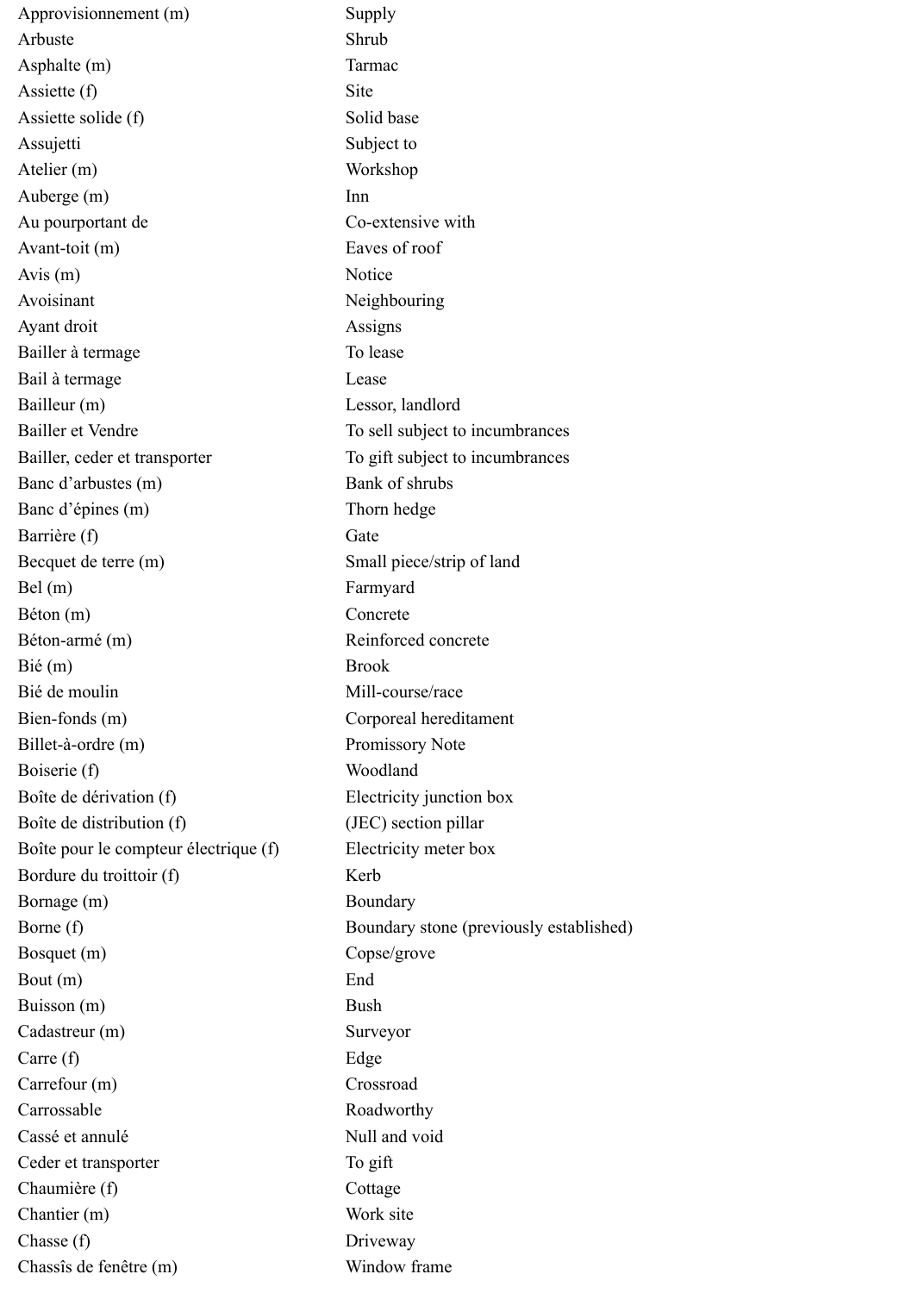Chaussee (f) Roadway, causeway Chemin convenable (m) Roadway for vehicles properly made up Chemin particulier (m) Private roadway Clos (m) Field Clos et etanche Wind and water tight Clôture (en fil de fer) (f) Enclosure (wire fence) Compteur éléctrique (m) Electricity meter Caution (f) Surety Contrebanque (m) Retaining bank Contrefort (m) Buttress Convenable Suitable Suitable Corps de bien fonds (m) Corpus fundi Cotière Façade/side Dallage (m) Paving/flagging Dalle (f) Paving/flagstone Dépôt (m) Deposit Désservir To serve Donataire (m) Donee Donateur (m) Donor Donation, cession et transport héréditaire Hereditary gift Donner, ceder et transporter To gift Douaireière (f) Dowager Douet (m) Brook Douet (m) Stream Droit d'accès Right of access Droit de chemin et passage Right of way and passage Droit d'usufruit et jouissance Right of life enjoyment Eau pluviale Surface water Echafaudage (m) Scaffolding Écurie (f) Stable Égout collecteur (m) Main drain Égout public (m) Public drain Embouchure (f) Opening Embranchement (m) Junction Encoignure (f) Internal corner Les épurs et immondices Sewage Etage mansardé (m) Attic Étage supérieur (m) Upper floor Étang (m) Pond Fenêtre à guillotine (f) Sash window Fil de fer (m) Wire fence Du feu en tôle (m) Sheet metal Fonds (m) Property/land Fosse (f) Pit Fosse d'aisance (f) Cess pool Fosse à purin Slurry pit Fossé et relief (f) Manure heap Fosse septique (f) Septic tank Le fossé Bank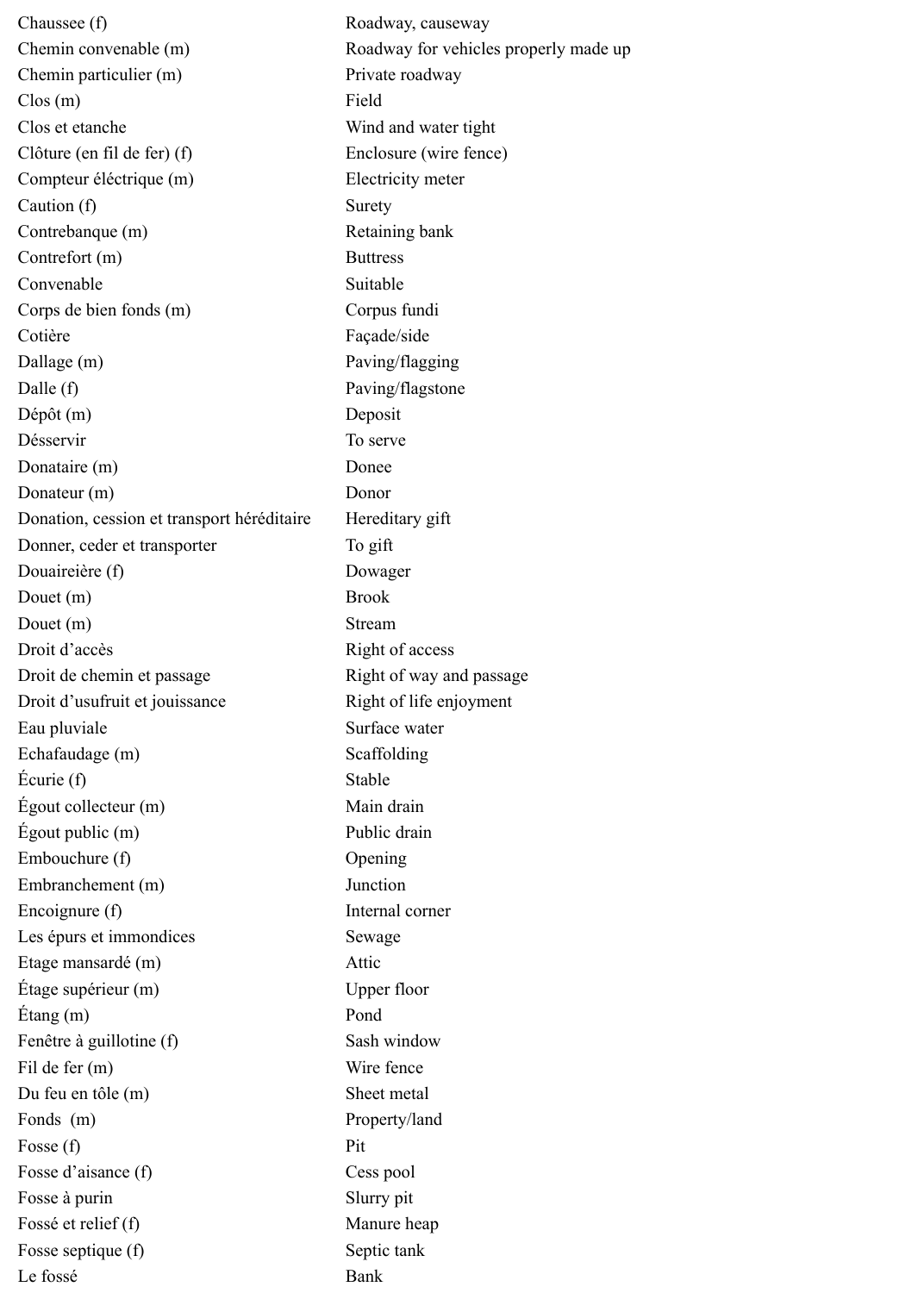Sans fourniture ni garantie Without liability to make good any loss or to guarantee title Garant Guarantor Grille (f) Railing Haie vive (f) Hedge Hêche (f) Gate Héritage (m) (compared) hereditament Hôgard (m) Stack-yard/open shed Hypothèque conventionnelle (f) Contractual hypothec Hypothèque foncière (f) Ground hypothec Hypothèque légale (f) Legal hypothec Hypothèque simple (f) Simple hypothec Jardin potager (m) Vegetable garden Lieu de stationnement Parking space Lisière de terre (f) Strip of land Longeant Bordering Lotissement (m) Housing estate/plot Mansarde (f) Attic Marais (f) Marsh Morceau de terre (m) Tiny piece of land Mue-à cochons (f) Pigsty Mur de cloison (m) Dividing wall Mur de soutènement (m) Retaining wall/bank (holds back land on higher level) Mur de soutien (m) Supporting wall (i.e. weight above) Mur en blocs de béton (m) Concrete wall Des nocs et gouttières Downpipes and gutters Palissade (f) Fence Parterre (m) Flower bed Pignon (m) Gable Portique (m) Porch Par un petit bout Pension de famille (f) Pension bourgeoise (f) By a small section Guest House Lodging House Pièce de terre (f) land (small piece) Pierre angulaire (f) Cornerstone Pierre à paver (f) paving stone Pierre ou devise (f) boundary stone (now being established) Pilier de hêche (m) gate-post Placard (m) Poster/notice Plaque d'égout (f) manhole cover Plate-bande (f) Planche de bord Flower/grass border Fascia board Possession propriétaire Proprietary possession Pouce  $(m)$  Inch Poutre (f) Beam, girder Au préalable In advance/beforehand Preneur (m) Lessee Puisard (m) Soakaway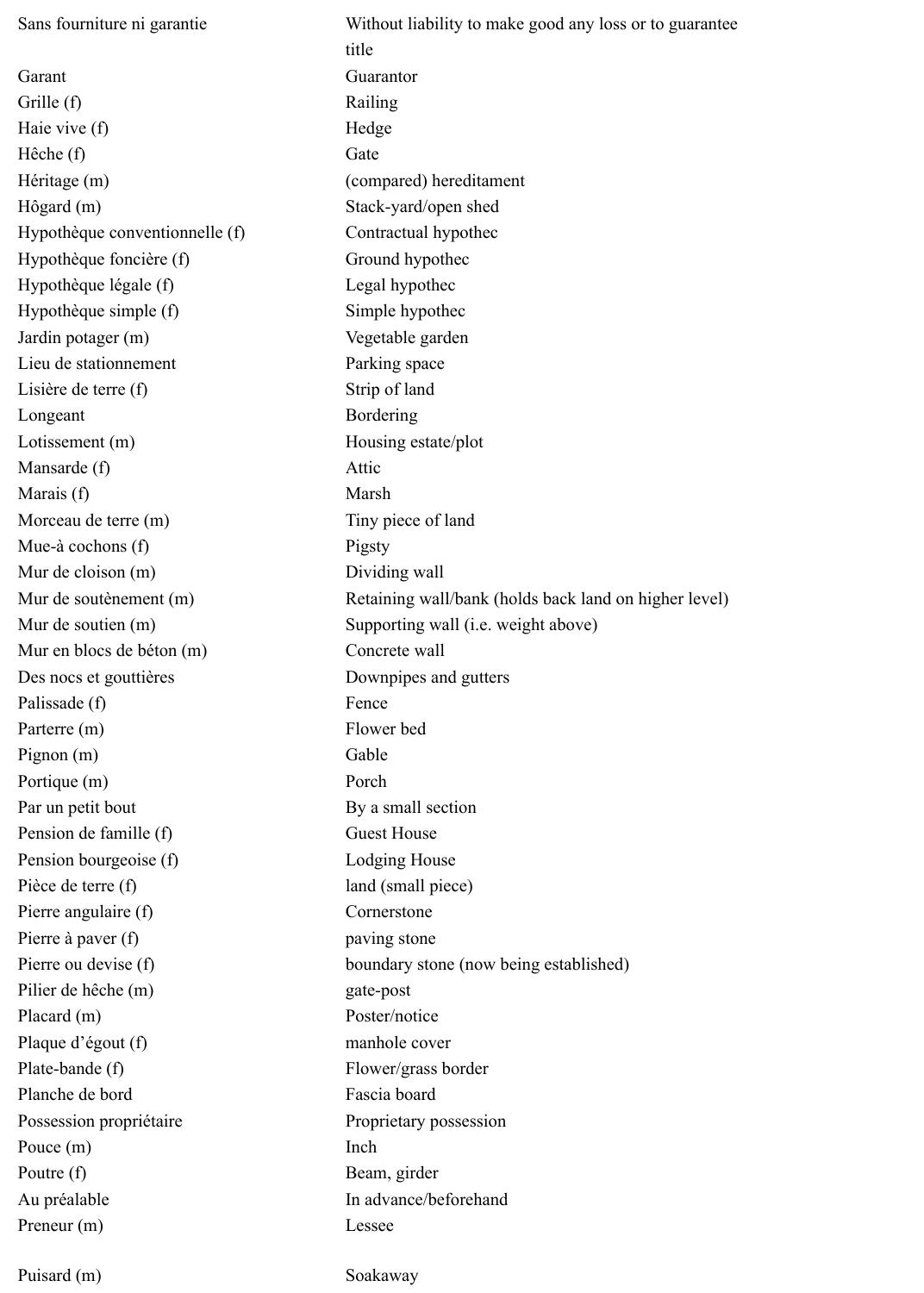Puits (m) Well/shaft Quote-part (f) Share (portion) Raccordement (m) Connection Rebord de fênetre (m) Window sill Recours à icelui To which reference may be made Regard (m) Inspection chamber Relief Offset Rente viagère (f) Life annuity Réservoir d'emmagasinage (m) Storage tank Réservoir de mazout (m) Oil tank Rocaille (f) Rockery Rond-point (m) Roundabout/turning point Ruelle (f) Narrow road Ruisseau (m) Brook Serre (f) Greenhouse Seul et même corps de bien-fonds One sole corpus fundus Souffrir Allow Surplomber To overhang Système d'égout (m) Drainage system Tailler To prune To prune Talus (m) Slope Tour d'echelles (f) Ladder span Treillage (m) Trellis Trou de sonde (m) Borehole Tuyau d'égout collecteur (m) Collecting drain Tuyau de trop plein (m) Overflow pipe L'usufruit et jouissance Life enjoyment Vendre, ceder et transporter To sell En verre dormant Frosted/opaque glass

Any words not defined above to have their ordinary meaning.

## **SCHEDULE 2A**

## **DRAFT CONVEYANCE**

## **DATE**

This day of two thousand and

## **PARTIES**

(1) Vendor/Donor/Transferor (2) Purchaser/Donee/Transferee (3 etc) Third parties

## **NATURE OF TRANSACTION**

Sale/Gift/Cession/Exchange etc. and form of tenure

## **PROPERTY**

Name/address/location

## **CONSIDERATION**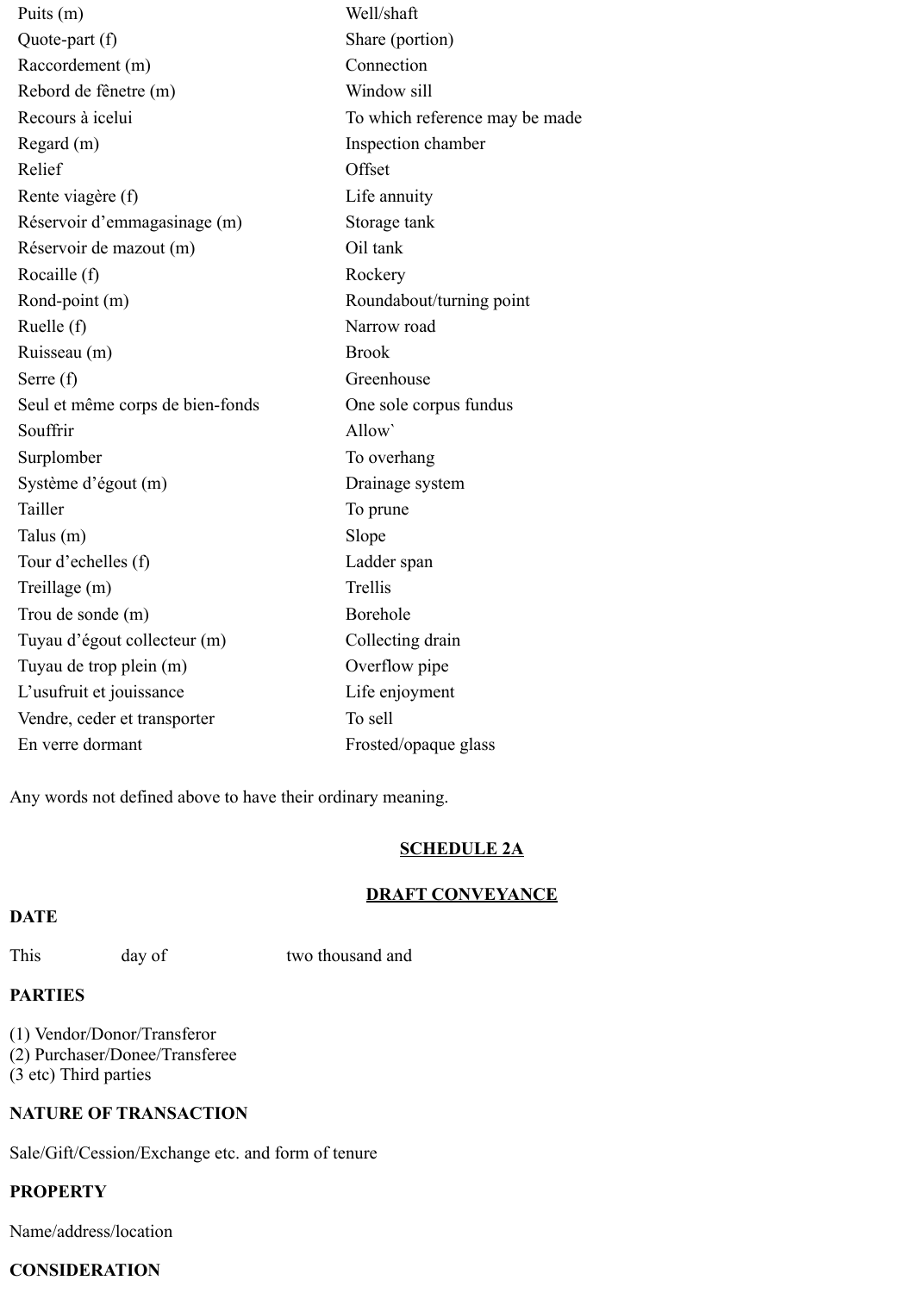Amount payable in cash and amount, date and name of creditor of any existing hypothecs to be assumed by transferee.

#### **COMPLETION**

Date for payment of consideration and granting of possession.

## **THIRD PARTY PROVISIONS**

State nature of third party agreements.

#### **SCHEDULES**

- 1. Description of each parcel of property conveyed with site plan.
- 2. Existing servitudes affecting property stating their derivation
- 3. Any new servitudes being created.
- 4. Root of title.
- 5. Details of any tenancies affecting the property.
- 6. Details of any hypothecs over the property to be assumed by transferee.
- 7. Exclusions from warranty of title.
- 8. Details of third party provisions.

#### **ATTESTATION CLAUSE**

Parties to execute under hand before prescribed witness.

## **SCHEDULE 2B**

## **EXPLANATORY NOTE ON DRAFT CONVEYANCE**

## **PARTIES**

State full christian names, surnames and maiden names as appropriate and full postal address of each of the parties. In the case of corporate bodies state the registered office.

## **NATURE OF TRANSACTION**

State whether sale, gift, cession, exchange etc. and form of ownership, i.e. in common or joint, life enjoyment or reversion etc.

## **PROPERTY**

State name and full postal address and field numbers of land.

## **THIRD PARTY PROVISIONS**

If the third party is surrendering a right or concurring with a statement included in another part of the schedules a simple statement to that effect would be made but if the provisions are more extensive then they should be included in a separate schedule 7 which can be incorporated by reference in this section.

## **SCHEDULES**

#### 1. Description

The description should include the nature of buildings and land, the boundaries, the appurtenances and dependencies. The plan should show the extent of the property with the ownership/party ownership of demarcation walls/position of boundary stones/points and demarcation lines clearly marked and names or numbers of adjoining properties.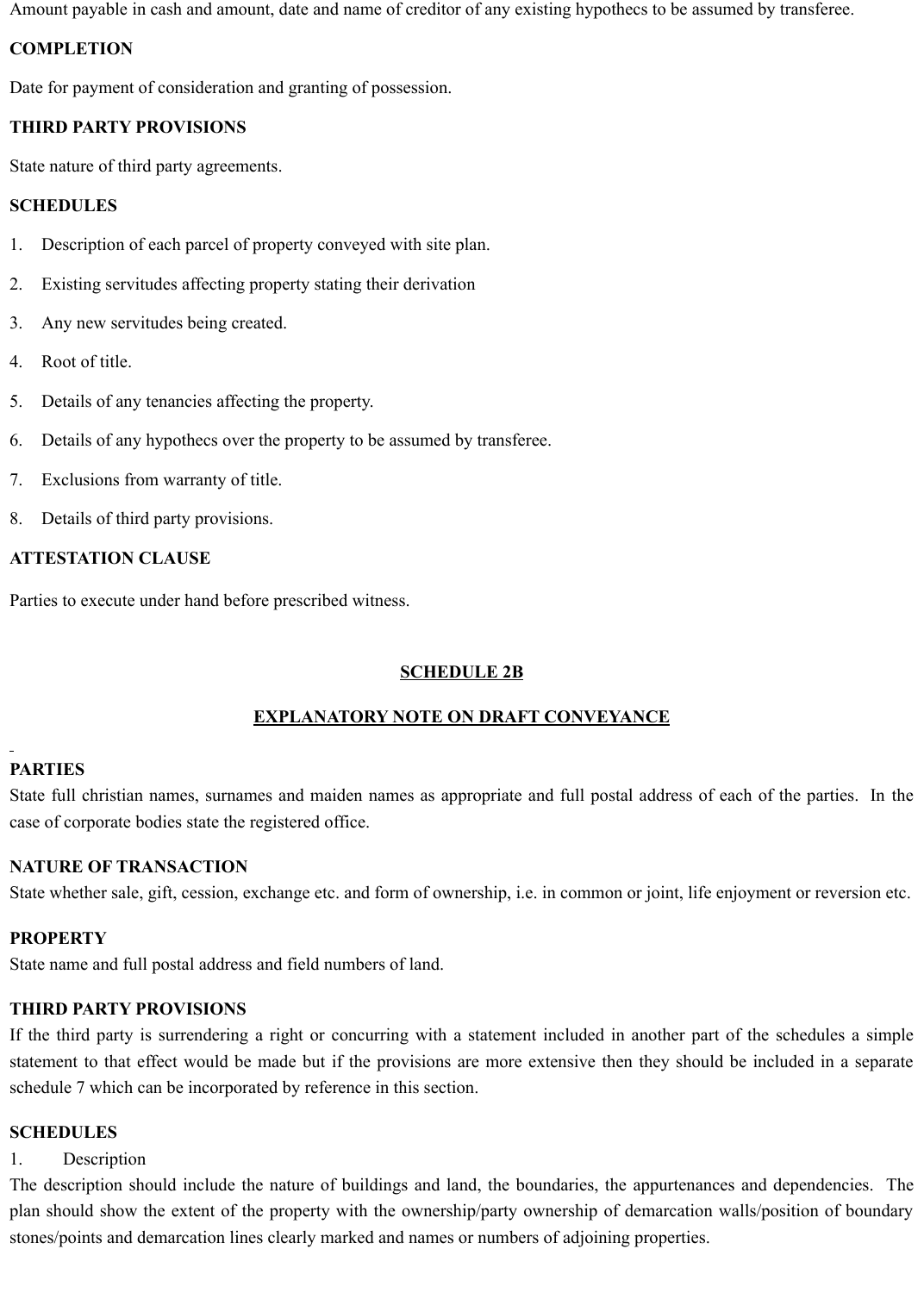#### 4. Title

The root of title should trace back ten years or the last registered transfer of the property if earlier.

## 7. Exclusion from warranty of title

The transferor shall be deemed to warrant a good unencumbered title of the property free of all rights, easements, encroachments and restrictions or defects which may affect it of which the vendor was aware or could not have been unaware except as otherwise expressly disclosed in the Schedules or which are known to or can be perceived by a prudent and diligent buyer.

## **SCHEDULE 3**

## **LEGISLATIVE AMENDMENTS**

Should our proposals be implemented, the following enactments will require amendment:-

- 1. The Code of Laws for the Island of Jersey 1771;
- 2. The Loi (1840) sur le Registre Public des Contrats;
- 3. The Loi (1862) sur le Registre Public des Contrats;
- 4. The Loi (1880) sur la propriété Foncière;
- 5. The Royal Court Rules;
- 6. The Probate (Jersey) Law 1949;
- 7. The Trusts (Jersey) Law 1984;
- 8. The Loi (1851) sur les Testaments d' Immeubles;
- 9. The Loi (1862) sur les Teneures en Fideicomis et L'Incorporation des Associations.

Below is a summary of recommended legislative amendments.

- 1. The Royal Court Rules to be amended to provide *inter alia* for*:*
- 1.1 All contracts for the conveyance of land to be drafted in the English Language;
- 1.2 The incorporation of a draft conveyance together with an explanatory note; and
- 1.3 The incorporation of a glossary of terms for guidance.
- 1.4 Discretionary powers to be granted to the Court for dealing with actions brought in breach of servitude.
- 2. The introduction of a new law on Land Registration and Hypothecation to provide, *inter alia* for:
- 1.12.1 All registrable contracts of land to be signed/sealed (as appropriate) by each of the parties to the contract or their respective attorneys before a prescribed witness who shall be a locally qualified Advocate or Solicitor who shall cause the relevant contract to be filed with the Judicial Greffier.
- 2.2 All registrable contracts of land, including partage, hypothecs and all billets registering a charge over land to be handed to the Judicial Greffier by no later than 2.30 pm on any given working week day for registration on that day, failing which registration to be deemed to have taken place on the next working day.
- 2.3 The provisions of the 1880 Law on simple conventional hypothecs be amended to prohibit the creation of simple conventional hypothecs after a specified date.
- 2.4 The provisions of the 1880 Law in regard to rentes anciennes be repealed.
- 2.5 The Loi (1970) Touchant le Remboursement de Rentes Anciennes and the Rentes Publiques (Redemption) (Jersey) Act 1990 to be rescinded and replaced with a law requiring all rentes anciennes to be reimbursed within one year whereafter they shall be deemed to be extinguished and the amount of the value of those so extinguished to create a personal unsecured debt as against the chargee at the date immediately prior to the extinguishment of the same.
- 2.6 All part considerations and annuities be secured by means of the hypothec recommended at D.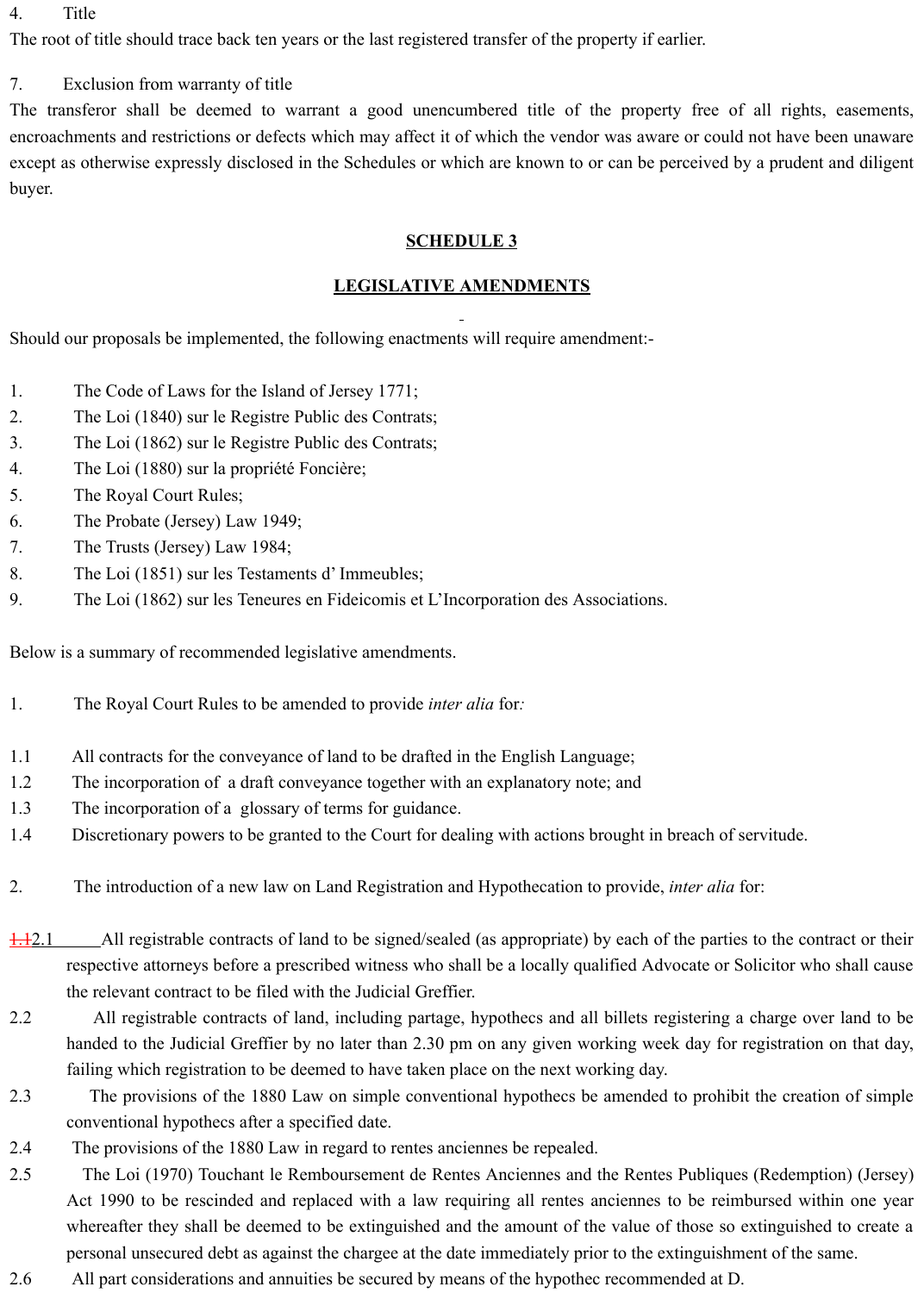- 2.7 All attorneys and tuteurs to register their respective Powers of Attorney or Acts of Court confirming appointment (from 1771 code).
- 2.8 The Public Registry to remain available to the public wishing to make enquiries on the Pride system or in the historic books (from 1771 code).
- 2.9 Upon appointment of the new Registrar, such Registrar to take oath before the Royal Court (from 1771 code).
- 2.10 The Probate law to be amended to the extent that the requirement of a Grant of Letters of Administration for immovable property be extended to include immovable property (where the deceased has died intestate as to immovable property) and to be registered in the Public Registry.
- 2.11 The Registrar to make a back up copy of all contracts to be registered (from Art. 1 1840 Law).
- 2.12 Failure to register a hypothec or Billet in relation to a charge to mean that such hypothec or charge will remain unsecured (from 1771 Code).
- 2.13 All trust instruments of trusts which purport to hold immovable property in Jersey to be registered in the Public Registry;
- 2.14 The Trusts (Jersey) Law 1984 to be amended to allow trusts to acquire and hold immovable property in Jersey;
- 2.15 The Loi (1862) sur les Teneures en Fideicommis et L'Incorporation des Associations to be amended to allow Trusts created under this law to receive bequests of property, movable and immovable;
- 2.16 The Loi (1851) sur le Testaments d'Immeubles to be amended to remove the prohibition on the creation of testamentary trusts of immovable property.

#### **SCHEDULE 4**

#### **Jersey Law Review**

## **THE EFFECT OF THE** *FOURNITURE ET GARANTIE* **CLAUSE IN A HEREDITARY CONTRACT Article by Dr John D. Kelleher**

In a standard hereditary contract relating to immovable property there are many standard clauses. The exact meaning of some of these clauses is not always immediately clear; similarly their effect. One such clause is that which purports to provide a reciprocal guarantee on behalf of the parties to the contract.

The *fourniture et garantie* clause, with slight variations depending on the nature of the contract, is with the exception of gifts, never absent from an hereditary contract relating to immovable property. Its more or less standard form is as follows:

*"Partant s'obligèrent lesdites parties pour elles et leurs hoirs respectifs à la fourniture et garantie réciproque du contenu des prémisses selon droit."*

The inclusion of a *fourniture et garantie* clause in an hereditary contract is in fact a matter of choice for the parties, but it is invariably included. But what does it mean? And what is its effect?

The *fourniture et garantie* clause is an engagement by the parties to the contract, which binds them and their respective heirs, to indemnify the other; the vendor in the event that the title to the property described in the contract is somehow defective; the purchaser in case of breach of his obligations thereunder. The word "*fourniture"* applied to the guarantee exercisable on the movables and the *rentes* of the guarantor. Since 1880 there can no longer be a guarantee on a movable so the word is now redundant in that regard. *Rentes* are, of course, increasingly irrelevant in modern conveyancing. The word "*fourniture*" survives, no doubt, as a matter of conveyancing practice.

The *fourniture et garantie* clause was a standard feature in pre-1880 hereditary contracts relating to immovable property, but its effect was the subject of major criticism. Of the system of *garantie*, the Commissioners of 1861 stated:

"It is difficult to conceive a system more vicious in principle, or more calculated to create confusion".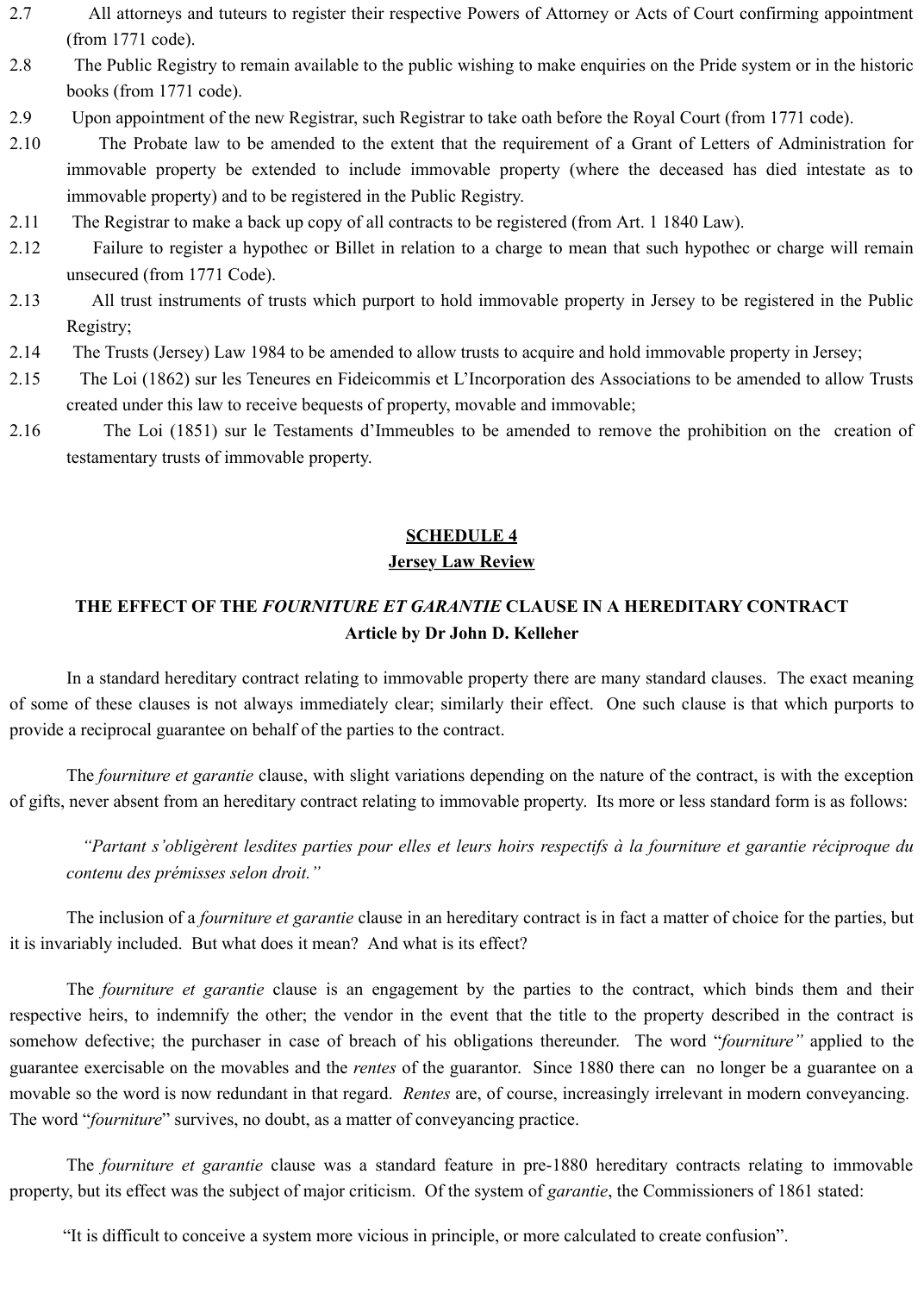According to R.P. Marett, the draftsman of the reforming *Loi (1880) sur la propriété foncière* which did so much to reform the evils of the system, *garanties* were the "*principales causes des complications qui règnent dans notre système de propriété foncière".*

The reforms effected by virtue of the *Loi (1880)* ensured that a guarantee arising post 6<sup>th</sup> September, 1880 did not automatically confer an hypothec over the guarantor's immovable property. Instead, an action *en garantie* is required and the right to so action is prescribed after thirty years (Article 44). The final paragraph of Article 45 stressed the importance of the *fourniture et garantie* clause:

 "*Lorsque l'alienation aura été faite avec une stipulation expresse que c'est sans fourniture ni garantie de la part de l'aliénateur, l'acquéreur n'aura point de recours en garantie vers lui; mais il jouira des autres droits et privilèges mentionnés dans le présent Article, selon le cas. Le donatire et le legataire seront assimilés à l'acquéreur sans fourniture ni garantie."*

With what Marett called their *"effets pernicieux"* removed to a great extent by the *Loi (1880)*, guarantees continued and continue to form a standard clause in contracts relating to immovable property. But their effect was changed by the reaction to judgment in one of the more celebrated cases in Jersey property law.

The issue of what is guaranteed or warranted in an hereditary contract of immovables was discussed in *Kwanza Hotels Ltd v Sogeo Company Ltd.* The case involved the purchase of a property which included a chalet described by an estate agent as "owner's accommodation". In fact the chalet had been erected without planning consent and could not be used for human habitation.

At both instances in *Kwanza*, Poingdestre's *Les Lois et Coutumes de L'Ile de Jersey* was quoted with approval:

"*Tout homme qui a vendu, baillé, assigné, cedé, eschangé, engagé, hypothequé, ou allotty en partage & diussion de chose commune; est tenu à garantir la chose vendue, bailleé, assignée, cedée, eschangée, engagée, hypothequée ou allottie pour ledit Partage ou division; non seullement quant à la proprieté & possession, mais aussy quant aux charges, empeschements & servitudes qui la diminuent de valleur, & la rendent moins estimable."*

Thus every vendor (and not only a vendor who gives a guarantee) has responsibility for the character or quality of what he sells, be it immovable or movable, and this relates not only to ownership and possession, but also to charges, *empeschements* (unfortunately not defined by Poingdestre) and servitudes. However as the Court of Appeal noted at 114, Poingdestre is unfortunately silent as to how the liability of the vendor is affected by the knowledge or ignorance of the purchaser.

Poingdestre goes on to say that the parties can negate or extend the ambit of this basic position of guarantee:

 "*En tous Contracts les parties contractantes peuvent de consentement mutuel, s'obliger l'un l'autre a des garanties extraordinaries… et aussy peuvent ils se descharger l'un l'autre des garanties ordinaires."*

Ereaut, Deputy Bailiff, at first instance concluded that the standard "Le tout tel qu'il est…" clause serves to negate the implied warranty in an hereditary contract save as to title. The then standard clause ran as follows:

 *"Le tout tel qu'il est avec tout et autant de droits, appartenances et dépendances comme en peuvent appartenir situé en la paroisse de, etc."*

His reason for this conclusion was that the words: "*Le tout tel qu'il est*":

 "must be deemed to have some meaning and I consider that they are similar to the expression referred to in Domat, and mean that the purchaser takes the property as he finds it" (page 77).

The extract from Domat states that: